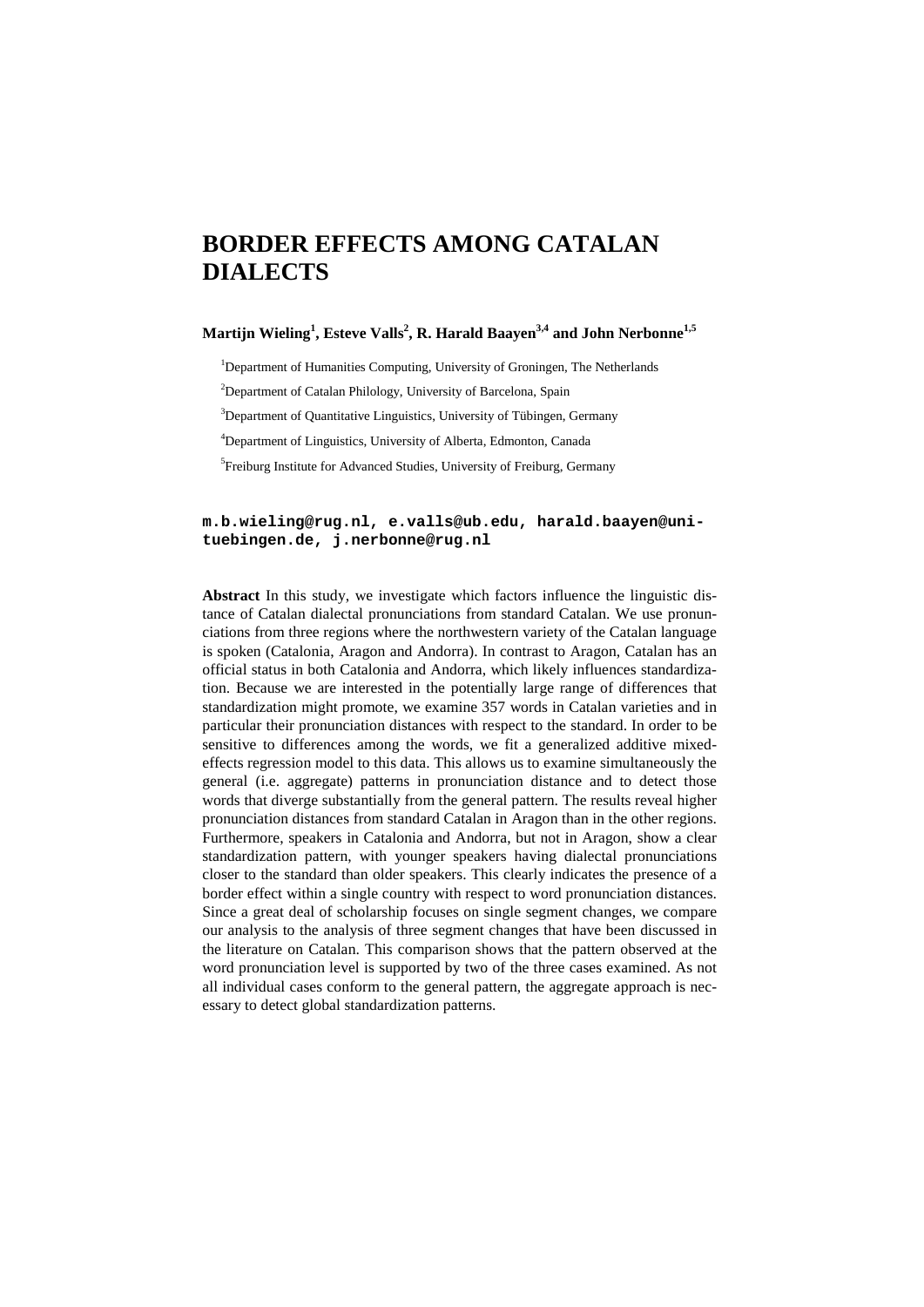## **1 Introduction**

In this study we investigate a Catalan dialect data set in order to identify social and linguistic factors which play an important role in predicting the distance between dialectal pronunciations and the Catalan standard language (which is a formal variety of Catalan mainly based on the dialects of the eastern counties of Catalonia, including those of the Barcelona area). We use Catalan dialect pronunciations of 320 speakers of varying age in 40 places located in three regions where the northwestern variety of the Catalan language is spoken (the autonomous communities Catalonia and Aragon in Spain, and the state of Andorra). Our approach allows us to investigate border effects caused by different policies with respect to the Catalan language. As the Catalan language has been the native and official language (i.e. used in school and in public media) of both Andorra and Catalonia, but not in Aragon, $<sup>1</sup>$  $<sup>1</sup>$  $<sup>1</sup>$  we will contrast these two regions in our analysis.</sup>

We show that the speakers of Catalan in Catalonia and Andorra use a variety of Catalan closer to the standard that those in Aragon. Because this tendency is particularly strong among younger speakers, we argue that it is at least in part due to the introduction of Catalan as an official language in the 1980's in Catalonia and Andorra but not in Aragon. Naturally the differences we find may have existed before the language became official in Catalonia, but this cannot explain the larger differences among the young.

Since we suspect that the changes associated with standardization will be farranging, we deliberately conduct our analysis in a way that is likely to detect a wide range of differences, effectively aggregating over all differences with respect to the standard in each variety we examine. By taking into account many variables, we deliberately deviate from common sociolinguistic practice which typically focuses on only a small number of variables. We cast a wider net in an effort to obtain a more comprehensive (i.e. aggregate) view, and avoid selecting only those variables that behave as predicted. In a second step, we will investigate whether the aggregate pattern observed at the word pronunciation level also holds when focusing on the more commonly investigated sound (phonemic) level.

2

<span id="page-1-0"></span> $1$  In Andorra, Catalan is the only official language. In Catalonia, where Spanish and Aranese (a variety of Occitan) are also official, Catalan was the vehicular language of education during the 1920s and the 1930s and achieved this status again after Franco's dictatorship in the early 1980s (Woolard and Gahng, 2008). That means that all subjects except second and third languages are taught in Catalan in the public schools of Catalonia and Andorra. In Aragon, Catalan has only been a voluntary subject in schools in the eastern counties (where Catalan is spoken) since 1984 (Huguet, Vila and Llurda, 2000). The standard variety used at all schools in these areas is the one sanctioned by the *Institut d'Estudis Catalans* (Fabra, 1918).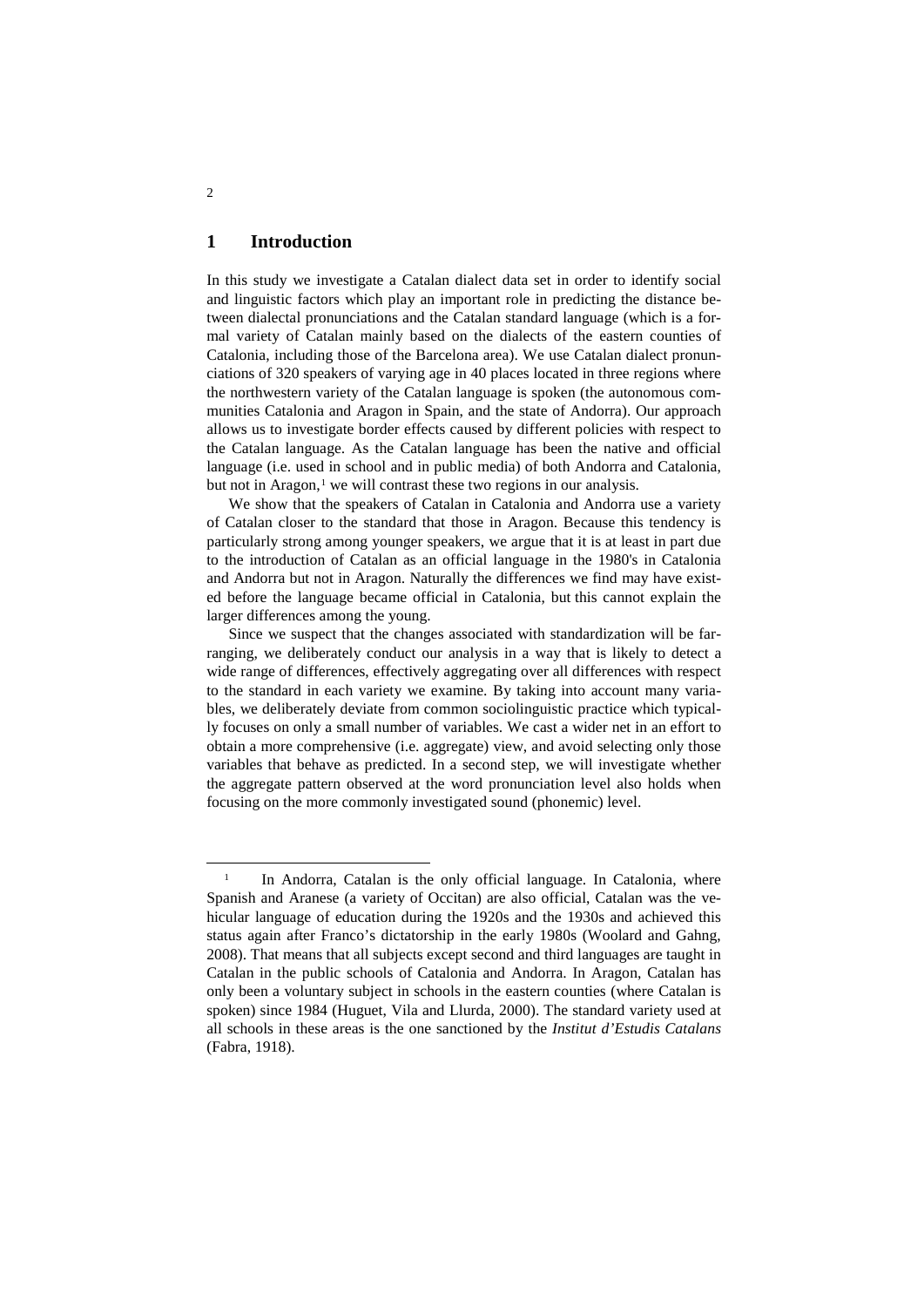#### *1.1 Border effects*

Border effects in European dialectology have been studied intensively (see Woolhiser, 2005 for an overview). In most of these studies, border effects have been identified on the basis of a qualitative analysis of a sample of linguistic features. In contrast, Goebl (2000) used a dialectometric approach and calculated aggregate dialect distances based on a large number of features to show the presence of a clear border effect at the Italian-French and Swiss-Italian borders, but only a minimal effect at the French-Swiss border. This approach is arguably less subjective than current practice in social dialectology (focusing on a pre-selected small set of items), as many features are taken into account simultaneously and the measurements are very explicit. However, Woolhiser (2005) is very critical of this study, as Goebl does not discuss the features he used and also does not consider the sociolinguistic dynamics as well as ongoing dialect changes (i.e. he uses static dialect atlas data).

Border effects have generally been studied with respect to national borders. In the present paper, we focus on one language border within a single nation state, and on a second border between two states. The former kind of border has been scarcely studied at all (Woolhiser, 2005).

Several researchers have offered hypotheses about the presence and evolution of border effects in Catalan. For example, Pradilla (2008a, 2008b) indicates that the border effect between Catalonia and Valencia might increase, as the two regions recognize different varieties of Catalan as standard (i.e. the unitary Catalan standard in Catalonia and the Valencian Catalan substandard in Valencia). In a similar vein, Bibiloni (2002, p. 5) discusses the increase of the border effect between Catalan dialects spoken on either side of the Spanish-French border in the Pyrenees during the last three centuries. More recently, Valls, Wieling and Nerbonne (2013) conducted a dialectometric analysis of Catalan dialects and found, on the basis of aggregate dialect distances (average distances based on hundreds of words), a clear border effect contrasting Aragon with Catalonia and Andorra. This dialectometric approach is an improvement over Goebl's (2000) approach, since they measure dialect change by including pronunciations for four different age groups (measuring dialect evolution by the apparent-time construct; Bailey, 1991). However, it ignores other sociolinguistic variables due to its purely dialectometric nature.

## *1.2 Combining dialectometry and social dialectology*

The methodology used in the present study essentially follows dialectometry, which has generally focused on determining aggregate pronunciation distances, and the geographical pattern of aggregate variation (Wieling, 2012, Ch. 1). In contrast, many dialectologists have focused on the influence of specific social factors on the realization of (individual) linguistic variables. Instead of examining a large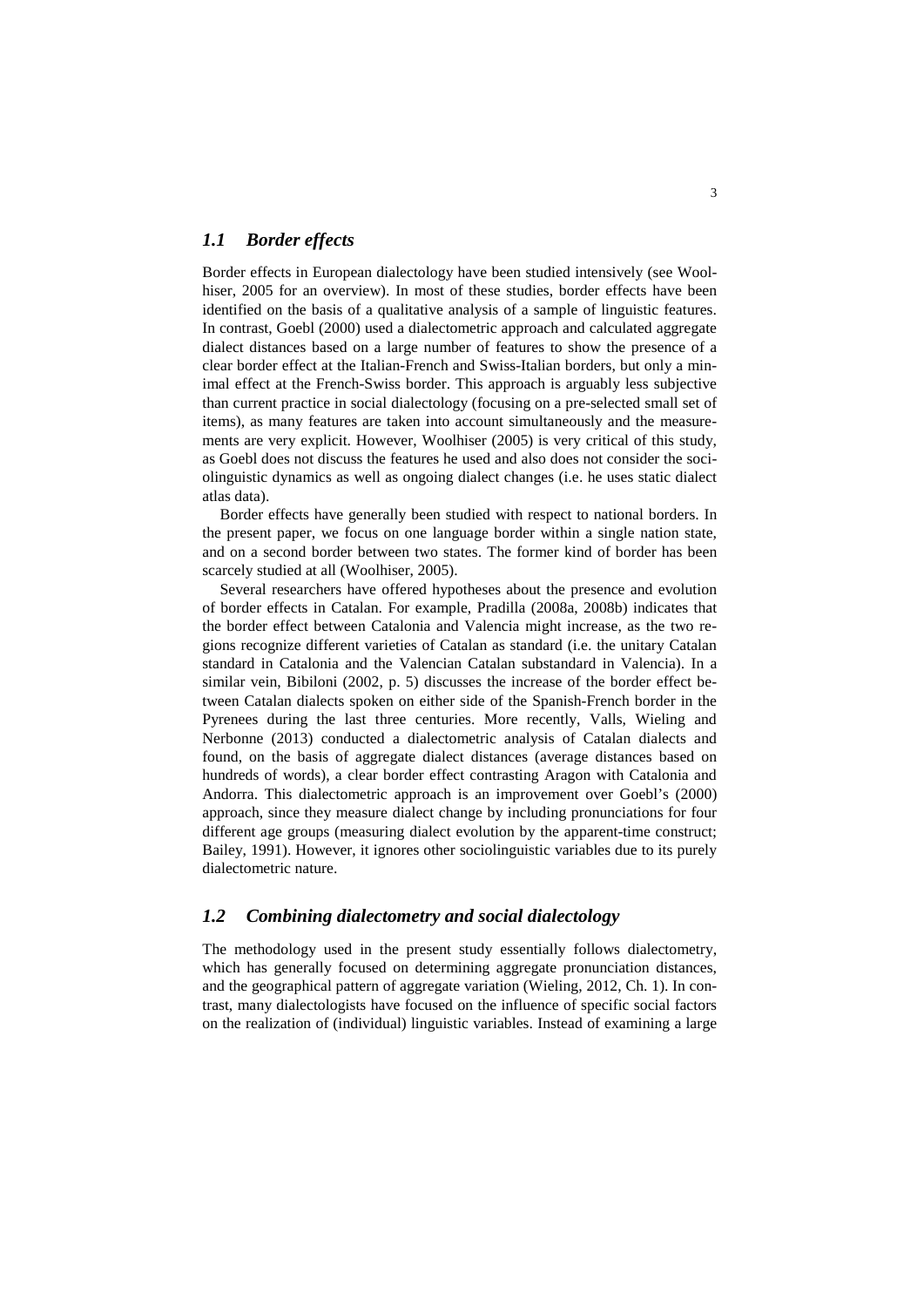set of items simultaneously, however, social dialectologists have generally investigated smaller sets of pre-selected linguistic variables.

We grant the essential correctness of Woolhiser's (2005) critique that dialectometry has at times been blind to the potential importance of non-geographic conditioning factors. Therefore, in this study, we combine perspectives from two approaches, dialectometry and social dialectology. Following dialectometry, we will measure distances for a large set of dialectal pronunciation data, preventing in this way biased choices in the selection of material (Nerbonne, 2009). (Of course, as we work with a pre-existing pronunciation data set our analysis will be biased as well towards the material included in this set.) In line with social dialectology, however, in analyzing these distances, we will also take several social factors into account. We have not conducted surveys to determine how the differences we measure are perceived socially. In this sense, we are not in a position to gauge the social meaning of the changes we examine, as sociolinguists often expect. We nonetheless explore the hypothesis that linguistic changes are being brought about by a social change, namely the change to using standard Catalan in schools and public media in part of the Catalan-speaking area. In this sense we are conducting a sociolinguistic study.

In addition, we aim to clarify the relationship between aggregate (dialectometric) analyses, which often ignore the linguistic details most responsible for aggregate relations, and analyses based on selected linguistic features (most nondialectometric analyses). While dialectometric analyses have aimed at establishing the relations among varieties, analyses based on selected linguistic features such as rhoticization, the raising of front vowels or varying verbal inflections are often motivated both by the wish to establish the social affinities of variation, but also by the wish to adduce linguistic structure in the variation.<sup>[2](#page-3-0)</sup>

#### *1.3 Hypotheses*

In our analysis we will contrast the area where Catalan is recognized as an official language (Catalonia and Andorra) with the area where it is not (Aragon). This contrast allows us to investigate the influence of an internal border within the same country (i.e. Aragon versus Catalonia) as opposed to a national border (Andorra-Spain). Based on the results of Valls et al. (2013), we expect to observe larger pronunciation distances from standard Catalan in Aragon than in the other two regions<sup>3</sup>. More importantly, however, we expect that the models will differ

<span id="page-3-0"></span> <sup>2</sup> Wieling and Nerbonne (2011, 2015) summarize several earlier attempts to ascertain the linguistic foundations of aggregate dialectometric differences, so we shall not review those here.

<span id="page-3-1"></span><sup>&</sup>lt;sup>3</sup> It might be argued that this pattern is due to the fact that the Catalan standard language is mainly based on the eastern dialects of Catalonia. Although it is true that the northwestern varieties of Catalonia and Andorra have historically converged towards the (closer and more prestigious) eastern varieties during the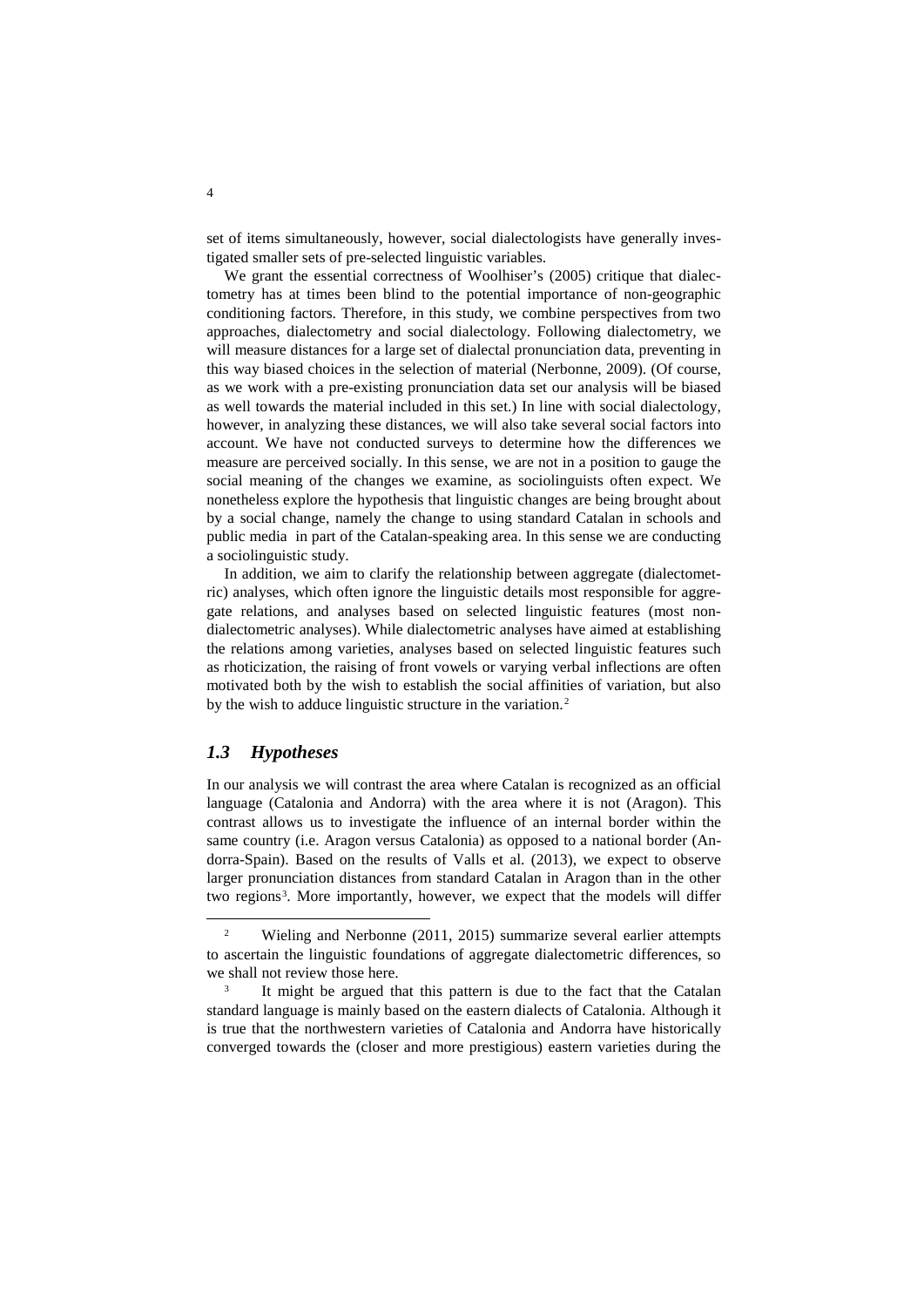with respect to the importance of the sociolinguistic factors. Mainly, we expect to see a clear effect of speaker age (i.e. with younger speakers having pronunciations closer to standard Catalan) in the area where Catalan has the status of an official language, while we do not expect this for Aragon, as there is no official language policy which might 'attract' the dialect pronunciations to the standard. In contrast to the exploratory visualization-based analysis of Valls et al. (2013), our (regression) analysis allows us to assess the significance of these differences. For example, while Valls et al. (2013) state that urban communities have pronunciations more similar to standard Catalan than rural communities, this pattern might be non-significant (as they reach this conclusion on the basis of visualization only).

In addition we shall examine a methodological hypothesis, namely that the standardization we are interested in will be more insightfully investigated from an aggregate, dialectometric perspective rather than from the perspective of a small number of sound changes. In defense of the plausibility of this view we note that standardization efforts are unlikely to be undertaken if only a small number of linguistic items is at stake. Standardization normally involves a large number of changes, certainly when viewed from the perspective of all the different varieties affected. However, while we do intend to examine this hypothesis, we do not propose to test it rigorously in this study.

## **2 Material**

1

#### *2.1 Pronunciation data*

The Catalan dialect data set contains basilectal phonetic transcriptions (using the International Phonetic Alphabet) of 357 words in 40 dialectal varieties and the Catalan standard language. The locations are spread out over the state of Andorra (2 locations) and two autonomous communities in Spain (Catalonia with 30 locations and Aragon with 8 locations). In all locations, Catalan has traditionally been the dominant language. Figure 1 shows the geographical distribution of these locations. The locations were selected from 20 counties, and for each county the (urban) capital as well as a rural village was chosen as a data collection site. In every location eight speakers were interviewed, two per age group (F1: born between 1991 and 1996; F2: born between 1974 and 1982; F3: born between 1946 and 1960; F4: born between 1917 and 1930). All data was transcribed by a single transcriber (Esteve Valls), who also did the fieldwork for the youngest (F1) age-group between 2008 and 2011. The fieldwork for the other age groups was conducted by another fieldworker (Mar Massanell) between 1995 and 1996. The complete data set we use contains 357 items, consisting of 16 articles, 81 clitic pronouns, 8

<sup>20</sup>th century, Valls et al. (2013, section 4.2) have shown that the standardization process has been much more effective in the diffusion of the prestigious features westwards.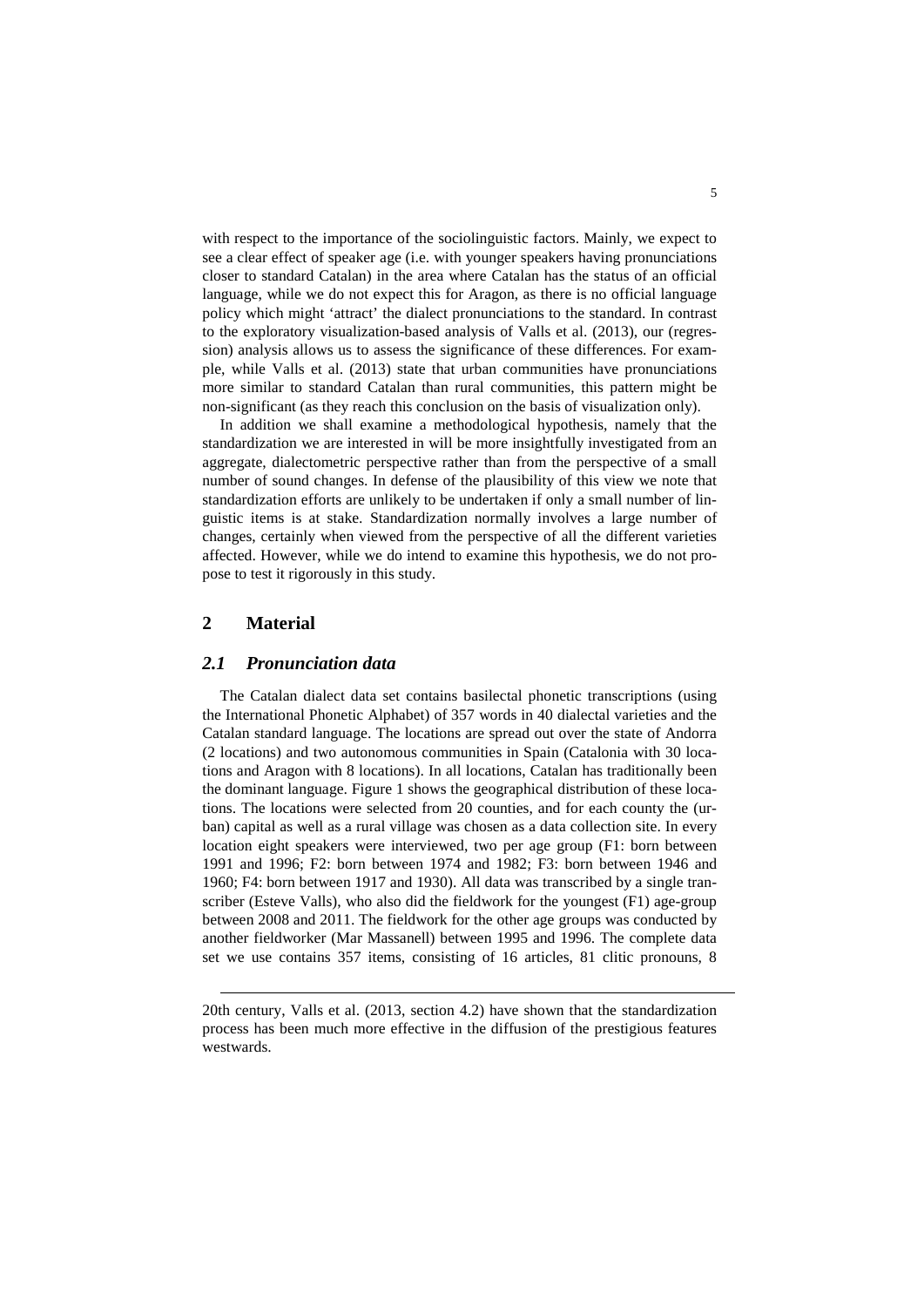demonstrative adjectives, 2 neuter pronouns, 2 locative adverbs, 220 inflected forms of 5 verbs, 20 possessive adjectives and 8 personal pronouns. The complete item list and a more detailed description of the data set are given by Valls et al. (2013). Note that the data set did not contain any nouns and only contained a limited number of verbs. The fact that over 60% of the words studied are forms of only five verbs means that the sample is biased toward these words. A follow-up study using different material would be worthwhile. However, these five verbs are representative of the five regular paradigms in Catalan and allow us to take into account all the regular inflections of the Catalan verbs.

The standard Catalan pronunciations were transcribed by the second author and are based on the *Gramàtica Catalana* (Fabra, 1918) and the proposal of the *Institut d'Estudis Catalans* for an oral Standard Catalan language (*Institut d'Estudis Catalans*, 1999a, 1999b).

#### *2.2 Sociolinguistic data*

Besides the information about the speakers present in the corpus (i.e. gender, age and education level of the speaker), we extracted additional demographic information about each of the 40 locations from the governmental statistics department of Catalonia (*Institut d'Estadística de Catalunya*, 2008, 2010), Aragon (*Instituto Aragonés de Estadística*, 2007, 2009, 2010) and Andorra (*Departament d'Estadística del Govern d'Andorra*, 2010). The information we extracted for each location was the number of inhabitants (i.e. community size), the average community age, the average community income, and the relative number of tourist beds (i.e. per inhabitant; used to estimate the influence of tourism) in the most recent year available (ranging between 2007 and 2010). There was no location-specific income information available for Andorra, so for these two locations we used the average income of the country (*Cambra de Comerç – Indústria i Serveis d'Andorra*, 2008).

As the data for the older speakers (age groups F2, F3 and F4) was collected in 1995, the large time span between the recordings and measurement of demographic variables might be problematic. We therefore obtained information on the average community age, average community income and community size for most locations in 2000 (which was the oldest data available online). Based on the high correlations between the data from the year 2000 and the most recent data for each of the separate measures (in all cases  $r > 0.9$ ,  $p < 0.001$ ), we decided to use the most recent demographic information in this study. No historical information about the number of tourist beds was available for Catalonia and Aragon, but we do not have reason to believe that this correlation strength should be lower than for the other variables (and thus we can use the most recent data).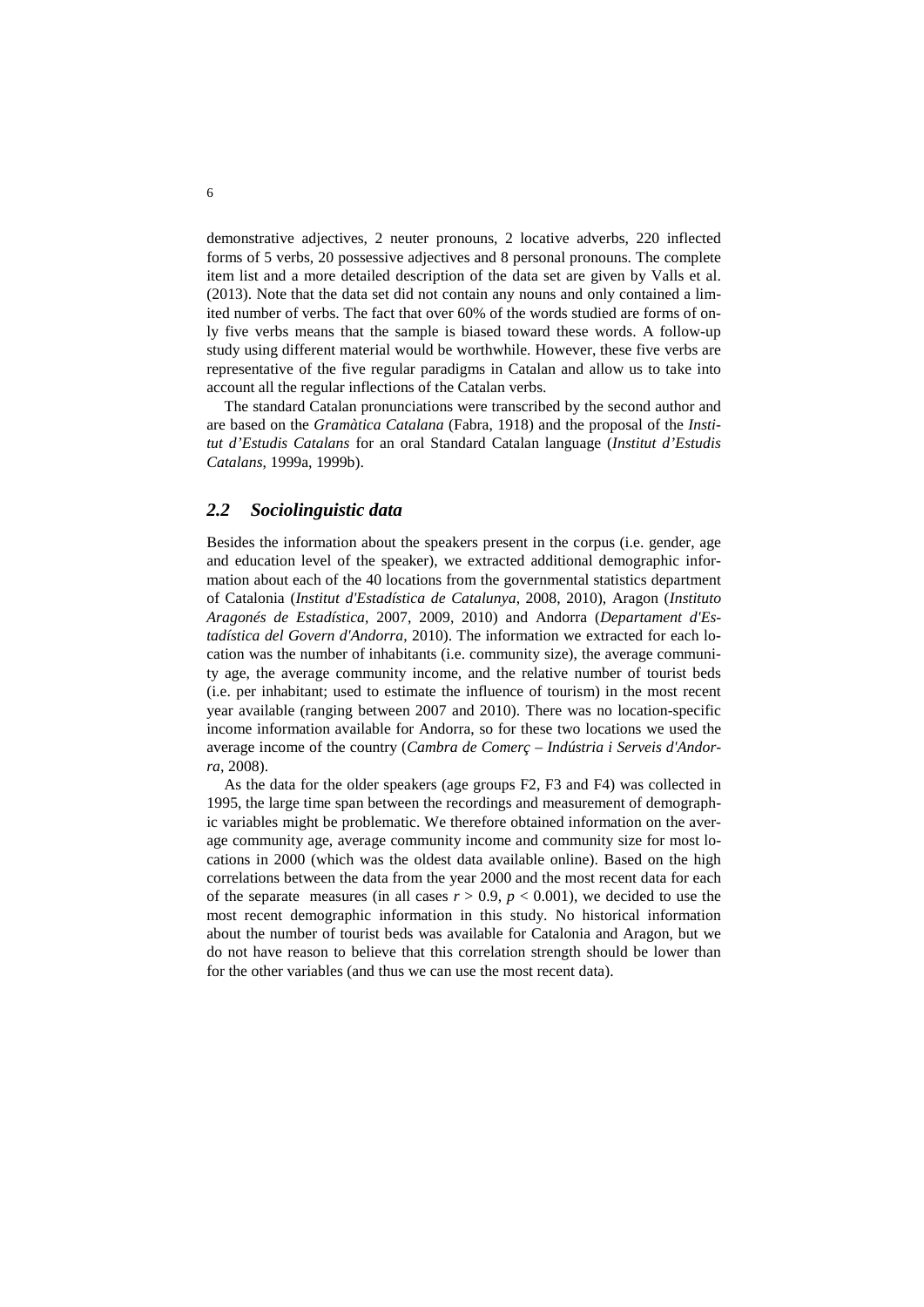

**Fig. 1.** Geographical distribution of the locations. Two locations are found in Andorra, eight in Aragon and the remaining thirty locations are found in Catalonia.

## **3 Methods**

## *3.1 Obtaining pronunciation distances*

For all 320 speakers, we calculated the pronunciation distance between the standard Catalan pronunciations and their dialectal counterparts by using a modified version of the Levenshtein distance (Levenshtein, 1965). The Levenshtein distance transforms one string into the other by minimizing the number of insertions, deletions and substitutions. For example, the Levenshtein distance between two Catalan variants of the word 'if I drank', [beɣésa] and [bejɣέs] is 3:

| be yésa | insert j                                         |   |
|---------|--------------------------------------------------|---|
| bejyésa | subst. $\acute{\text{e}}$ for $\acute{\text{e}}$ |   |
| bejyésa | delete a                                         |   |
| bejyés  |                                                  |   |
|         |                                                  | 3 |

This sequence corresponds with the following alignment: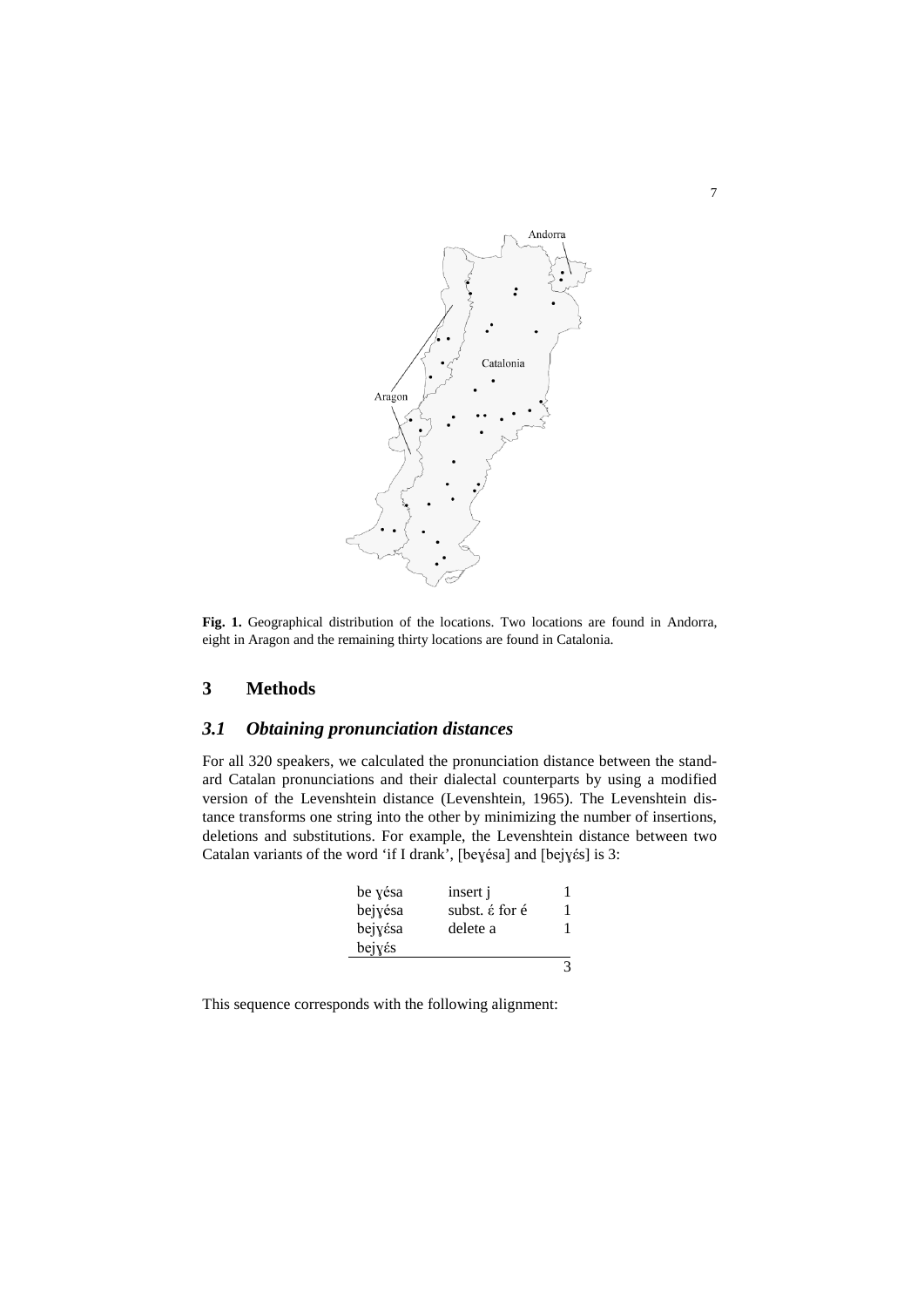| b e | $\mathbf{V}$                     | e s |  |
|-----|----------------------------------|-----|--|
|     | b e j $y \t\t\acute{\epsilon}$ s |     |  |
|     |                                  |     |  |

The standard Levenshtein distance does not distinguish vowels from consonants and therefore could align these together. In order to prevent these (linguistically) undesirable alignments, a syllabicity constraint is normally added, allowing only alignments of vowels with vowels, consonants with consonants, and /j/ and /w/ with both consonants and vowels. It prevents alignments of other sounds, as these are assigned a very large (arbitrary) distance (Heeringa, 2004; Heeringa et al., 2006).

It is clear that these Levenshtein pronunciation distances are very crude as the Levenshtein algorithm does not distinguish (e.g.,) substitutions involving similar sound segments, such as /e/ and / $\varepsilon$ /, from more different sound segments, such as /e/ and /u/. Wieling, Prokić and Nerbonne (2009) proposed a method to automatically obtain more sensitive sound segment distances on the basis of how frequent they align according to the Levenshtein distance algorithm. Sound segments aligning relatively frequently obtain a low distance, while sound segments aligning relatively infrequently are assigned a high distance. The sound distances are based on calculating the Pointwise Mutual Information score (PMI; Church and Hanks, 1990) for every pair of sound segments. The automatically obtained sound segment distances were found to be phonetically sensible (based on six independent dialect data sets; Wieling, Margaretha and Nerbonne, 2012) and also improved pronunciation alignments when these sound segment distances were integrated in the Levenshtein distance algorithm (Wieling et al., 2009). A detailed description of the PMI-based approach can be found in Wieling et al. (2012). Similar to the study of Wieling et al. (2011) on pronunciation differences between Dutch dialects and standard Dutch, our pronunciation distances are not based on the Levenshtein distance (with syllabicity constraint), but rather on the PMI-based Levenshtein distance. Using this phonetically more sensitive measure, the difference of the example alignment shown above is 0.107. The calculation is illustrated below:

| n | e |        |        | a      |
|---|---|--------|--------|--------|
| h | e |        |        |        |
|   |   | 0.0339 | 0.0345 | 0.0388 |

On average, longer words will have a greater pronunciation distance (i.e. more sounds may change) than shorter words. Therefore we normalize the PMI-based word pronunciation distances by dividing by the alignment length. Since the distribution of the Levenshtein distances was skewed, we log-transformed these distances (after adding a small value, 0.01, to prevent taking the log of 0). Note that log-transforming the PMI-based Levenshtein distances has been previously re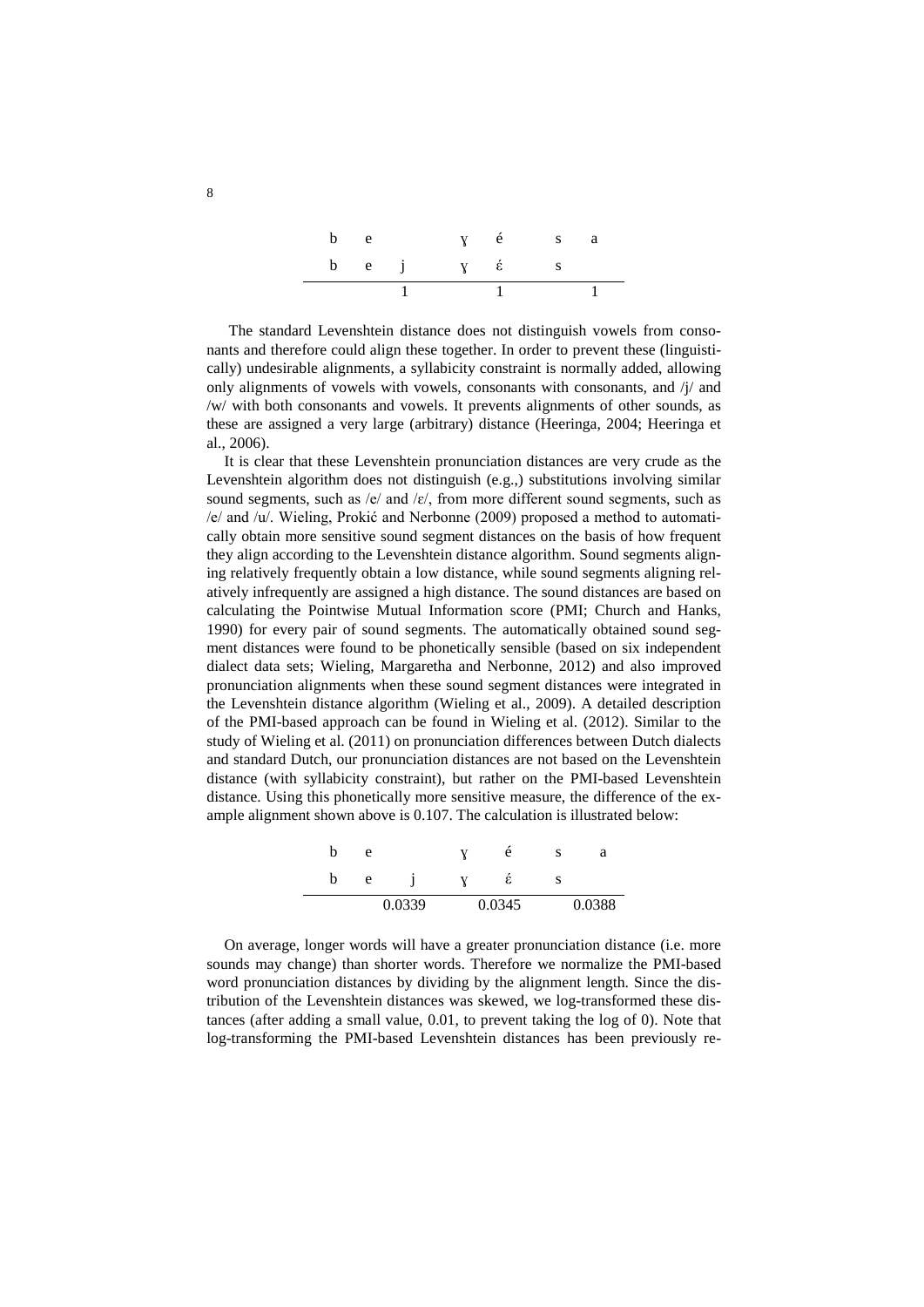ported to increase the match with perceptual distances (for native-likeness; Wieling et al., 2014). After log-transformation, we centered the Levenshtein distances (i.e. subtracted the mean value). Consequently, a Levenshtein distance of 0 indicates the average Levenshtein distance, whereas negative and positive values are indicative of Levenshtein distances lower or higher than the average, respectively.

#### *3.2 Mixed-effects regression modeling*

The usefulness of a generalized linear mixed-effects regression model (GLMM) in language variation research has already been argued for extensively by Tagliamonte and Baayen (2012). In summary, a generalized linear mixed-effects regression model allows the researcher to determine which variables (i.e. predictors) are important in language variation, while also taking into account that the interviewed informants as well as the specific linguistic items included are a source of variation. While the GLMM is suitable to determine the preference for a certain form over another (e.g., *was* versus *were* in the study of Tagliamonte and Baayen, 2012), the dependent variable may also be numerical instead of binary. In our case, the numerical dependent variable will be the pronunciation distance from standard Catalan on the basis of the log-transformed and centered PMI-based Levenshtein distance.

As explained by Tagliamonte and Baayen (2012), a mixed-effects regression model distinguishes fixed-effect factors from random-effect factors. Fixed-effect factors have a small (fixed) number of levels that exhaust all possible levels (e.g., gender is either male or female), while random-effect factors have levels sampled from a large population of possible levels (e.g., we use 357 words, but could have included other words). A mixed-effects regression analysis allows us to take the systematic variability linked to our speakers, locations and words (i.e. our randomeffect factors) into account. For example, some words might (generally) be more similar to standard Catalan than other words. By estimating how much more similar these words are, the general regression formula can be adapted for every individual word. These adjustments to the general model's intercept are called 'random intercepts'. For example, Figure 2 shows the effect of the (standardized) year of birth of the speakers on the (log-transformed and centered) linguistic distance from standard Catalan for two different words, *meves* 'my' (feminine plural possessive), and *ell* 'he'. In these graphs, each circle corresponds to the pronunciation of a single speaker. The dashed line (which is the same in both graphs) indicates the general effect (across all words) of the year of birth of the speaker on the linguistic distance from standard Catalan (i.e. the fixed effect). It shows a slightly negative slope, with the intercept (i.e. the height at where the standardized year of birth of the speaker equals zero; the reason for standardizing the predictors is explained below) being close to zero. The solid line in each graph shows the wordspecific effect of year of birth of the speaker on the linguistic distance from standard Catalan (i.e. the fixed effect plus the random intercept and random slope; see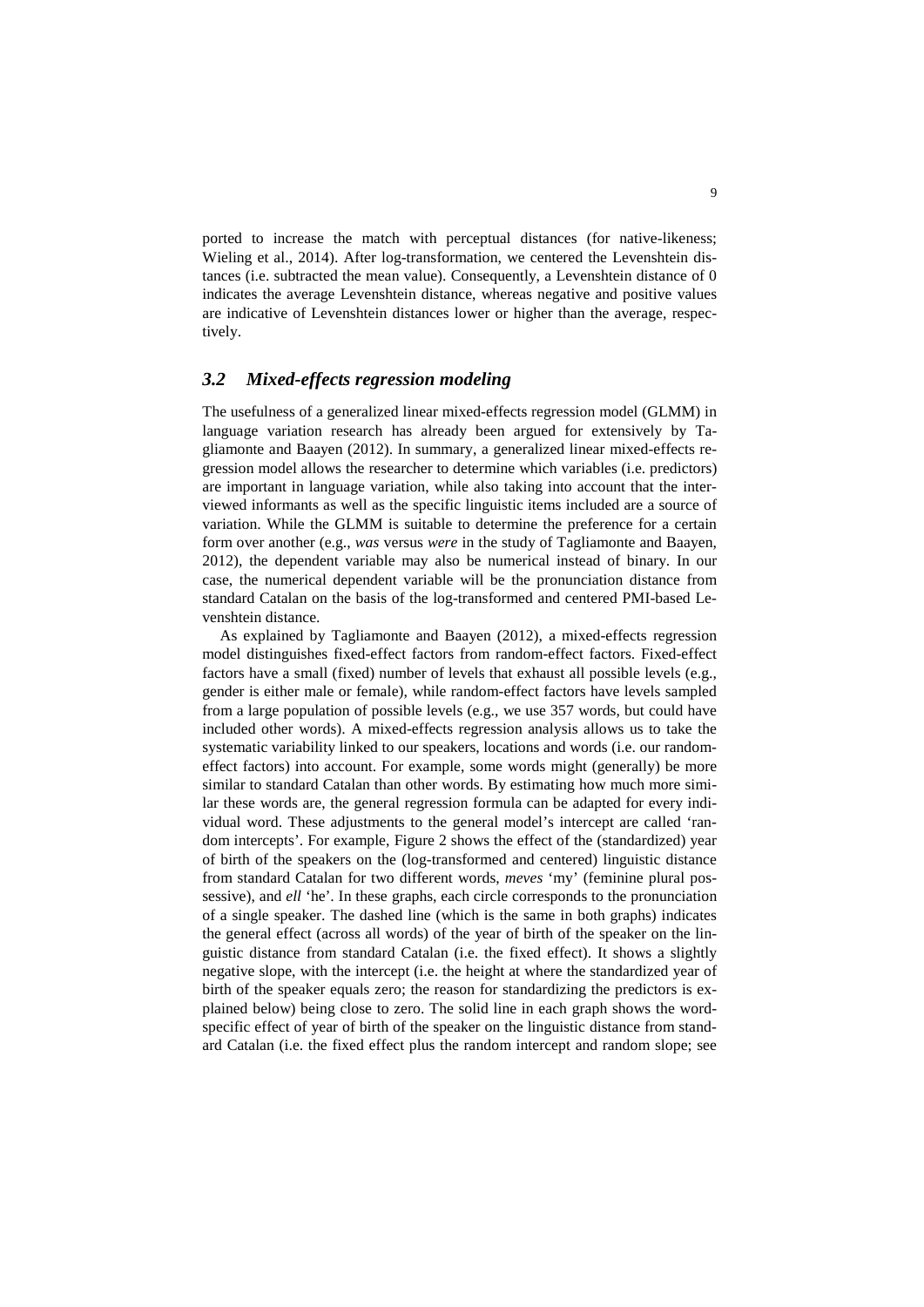below). Clearly, the solid line belonging to the word *meves* has an intercept which is higher than the dashed line (i.e. *meves* generally has a higher linguistic distance from standard Catalan than the average word), while the solid line of *ell* is positioned much lower (and thus *ell* is, on average, more similar to standard Catalan).

Similarly, the effect of a certain predictor may also vary per word. For example, while in general younger speakers may have pronunciations closer to standard Catalan than older speakers (shown by the dashed line in Figure 2 whose slope is slightly negative) the precise effect could vary per word. Some words may even show a completely opposite pattern, with older speakers having pronunciations closer to standard Catalan. These (by-word) random slopes, in combination with the random intercepts, allow the regression formula to be adapted for every individual word (or other random-effect factor). For example, the solid lines in Figure 2 show that the effect (i.e. slope) of the year of birth of the speaker for the word *meves* is slightly more negative than the general pattern (i.e. younger speakers use a pronunciation closer to standard Catalan), while the effect for the word *ell* shows the opposite pattern with a positive slope. For the word *ell*, younger speakers have adopted a slightly different pronunciation ([éj]) than the one used in standard Catalan and by older speakers ( $[\hat{\epsilon}\hat{\Lambda}]$ ), as the sound  $[\hat{\Lambda}]$  is disappearing from most young phonetic inventories.

In order to prevent type-I errors, it is important to consider both random intercepts as well as random slopes (Jaeger, 2008; Baayen et al., 2008; Tagliamonte and Baayen, 2012; Barr et al., 2013; Bates et al., submitted). A more detailed introduction about mixed models applied to language data is given by Baayen (2008, Ch. 7) and Baayen et al. (2008). While Barr et al. (2013) advocate an approach where the random-effects structure is maximally complex, we do not favor this approach given the large size of our dataset. Furthermore, Bates et al. (submitted) show that the approach of Barr et al. (2013) may result in overfitting and convergence errors. Consequently, we will only fit the random-effects structure supported by the data.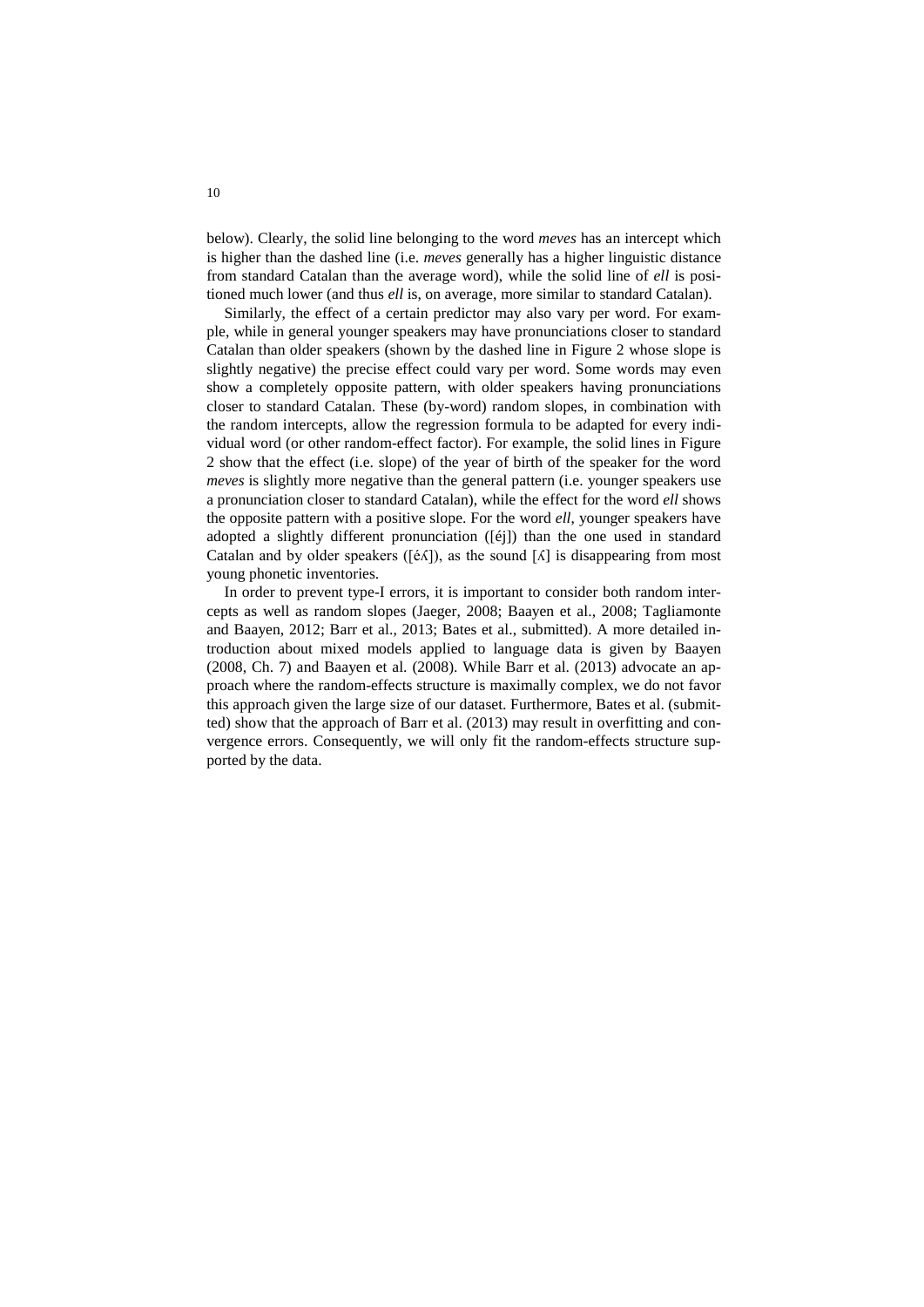

**Fig. 2.** Example of random slopes and intercepts for the standardized year of birth of the speaker per word. For ease of interpretation, the actual year of birth values have been added below the standardized values. The dashed line indicates the general model estimate (the intercept and the coefficient for speaker year of birth), while the solid lines indicate the estimates of the intercept and the slope for the two words (i.e. the total effect: fixed-effect intercept and slope plus random intercept and slope). The dependent variable was centered, so an LD of 0 indicates the mean distance from standard Catalan.

# *3.3 Generalized additive mixed-effects regression modeling*

The difference between a generalized additive model (GAM; Hastie and Tibshirani, 1986) and the generalized linear regression model explained earlier is that the former allows the explicit inclusion of non-linear relationships via so-called smooths. While non-linearities can be included in a generalized linear regression model, in that case the specific form (e.g., a parabola) needs to be specified in advance. A generalized additive mixed-effects regression model does not require a predefined form, but rather determines the shape of the relationship (i.e. modeled by so-called smooths) itself. Furthermore, a smooth can contain multiple numerical variables and thus represent a (potential) non-linear surface. Importantly, if a pattern is linear rather than non-linear, the GAM smooth will reflect this as well. Consequently, it is more flexible than (generalized) linear mixed-effects regression.

There are several choices to make regarding the smooths. First of all, the researcher has to choose the basis functions for each smooth. For example, smooths may consist of a series of cubic polynomials (i.e. a cubic regression spline). Another type of basis function is the thin plate regression spline, which is a combination of several simpler functions (such as a linear function, a quadratic function, a logarithmic function, etc.). Furthermore, a limit needs to be specified for the complexity of each smooth. For a cubic regression spline, this limit is specified as the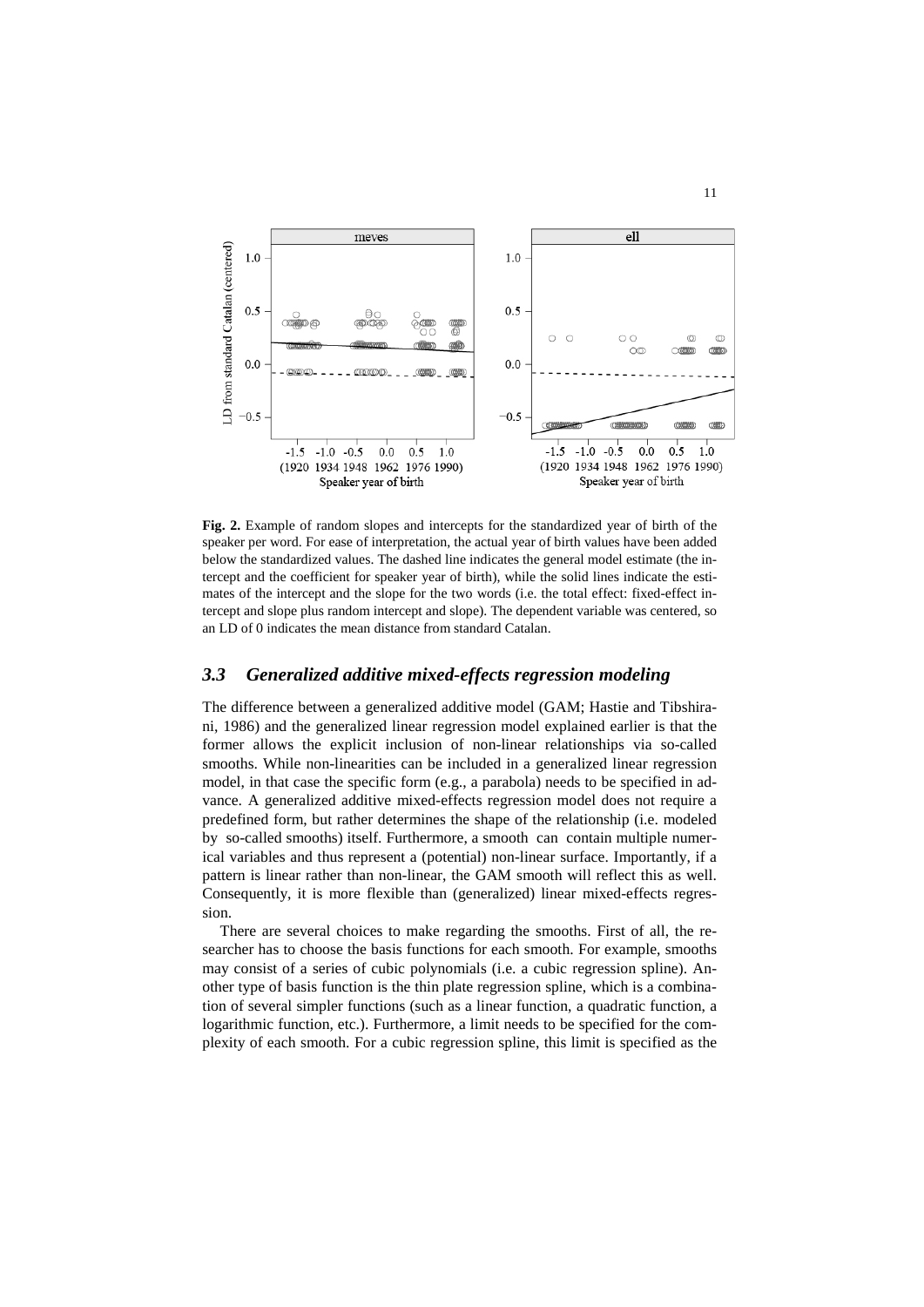number of knots, which are the points at which the cubic polynomials are connected. The higher this number, the more cubic polynomials may be used to model the smooth. For the thin plate regression spline, which is the basis function we use (as it is the best approximation of the optimal fit; Wood, 2006), the complexity is limited by the number of simpler functions used to model the smooth. The actual complexity of the smooth is indicated by estimated degrees of freedom (edf). If the edf value is equal to 1, the smooth models a linear pattern, whereas an edf value higher than 1 indicates a non-linear pattern. Importantly, visualization is essential to investigate the specific shape of the smooth.

Crucially, overfitting is prevented internally by using cross-validation. Furthermore, The GAM implementation we use (i.e. the *mgcv* R package; Wood, 2003) allows that random intercepts and slopes are included as well. In this generalized additive modeling framework, random intercepts and slopes are represented by smooths with an associated *p*-value, indicating if their inclusion is necessary or not. Consequently, model comparison is not required to assess if random intercepts and slopes are necessary to include.

An important focus of dialectometry is the relationship between dialect distance and geographic location (e.g., see Nerbonne, 2010). While it has become standard practice to analyze the influence of geography on language variation by using geographic distance as an independent variable (Nerbonne & Heeringa, 2007), this approach necessarily assumes that locations having the same distance from some reference point are relatively similar (irrespective of their absolute position). This is obviously not very flexible, and does not allow for distinct, irregularly shaped dialect areas (as the effect of distance is assumed to be the same in every direction). Instead of using distance, we fit a more flexible two-dimensional non-linear surface to the dialect data, with as geographical predictors the longitude and latitude of the locations for which dialect data is available. In this way, geography is modeled by a two-dimensional surface, rather than a set of distances. Of course, the random-effect factor location (i.e. the random intercept for location) would also be able to model the effect of geography (if the geographical smooth were absent). However, such an approach would not take advantage of the fact that people living in nearby locations generally have a more similar pronunciation than those living far apart.

Instead of using a generalized linear mixed-effects regression model, we therefore use a generalized additive mixed-effects regression model where geography is modeled by a non-linear interaction (represented by a two-dimensional thin plate regression spline) of longitude and latitude. (Note that location is included as a random-effect factor as well, to capture location-based effects not present in the non-linear interaction of longitude and latitude.) A similar approach was taken by Wieling et al., 2011 to model the effect of geography on Dutch dialect distances (compared to standard Dutch).

Figure 3 shows the resulting surface for the complete area under study using a contour plot (note that the effects of social and lexical variables are also taken into account in the model from which this surface is extracted; see Section 4). The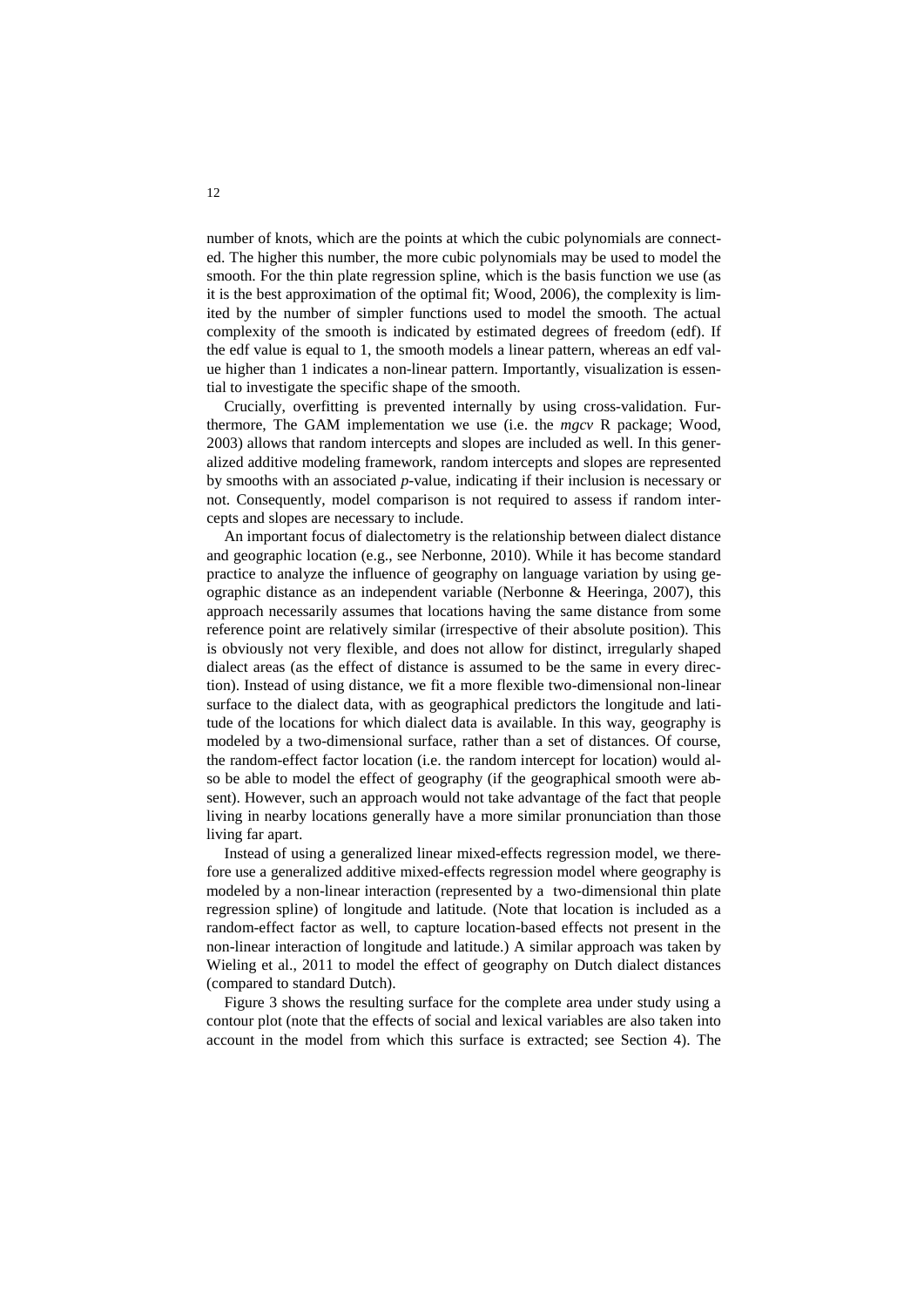(red) contour lines represent distance isoglosses connecting areas which have a similar pronunciation distance from standard Catalan. Wherever the contour lines are not regular circles, the treatment of geography is more sophisticated than in models which examined linguistic variation as a function of geographic distance alone (Nerbonne and Heeringa, 2007, inter alia). A green color indicates the use of pronunciations closest to the standard language, while yellow, orange, pink and light gray indicate increasingly greater pronunciation distances (on average, considering all words) from standard Catalan, respectively. The measurement points are identified by a single character corresponding to the region (A: Aragon, C: Catalonia, D: Andorra). We can clearly identify the separation between the dialects spoken in the east of Catalonia compared to the Aragonese varieties in the west. The local cohesion in Figure 3 is sensible, as nearby communities tend to speak dialectal varieties which are relatively similar.

The complexity of the surface shown in Figure 3 is reflected by the estimated degrees of freedom of the spline, in this case 12. The thin plate regression spline was highly significant as the 12.0 estimated degrees of freedom invested in it were supported by an *F*-value of 17 ( $p < 0.0001$ ). This indicates that the non-linear surface is clearly warranted.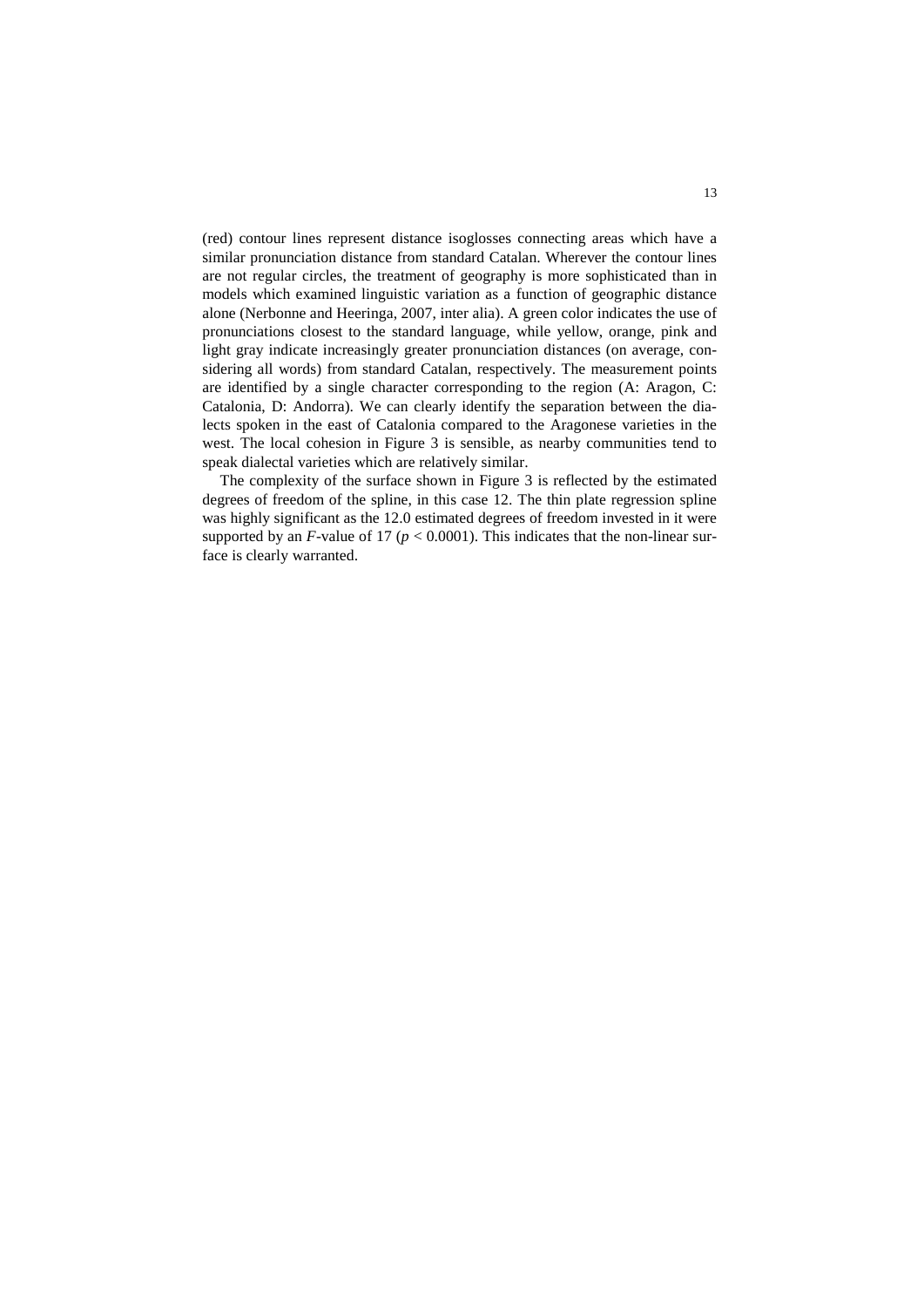

**Fig. 3.** Contour plot for the regression surface of pronunciation distance as a function of longitude and latitude obtained with a generalized additive model using a thin plate regression spline. The (red) contour lines represent (log-transformed Levenshtein) distance isoglosses, a green color (lower values, negative in the east) indicate smaller distances from the standard language, while a yellow, orange, pink and light gray color (i.e. increasingly higher values) represents greater distances. The characters indicate the region of the measurement points (A: Aragon, C: Catalonia, D: Andorra). The C characters in boldface indicate eight sites in Catalonia, later compared to the eight sites in Aragon, discussed in Section 4.1.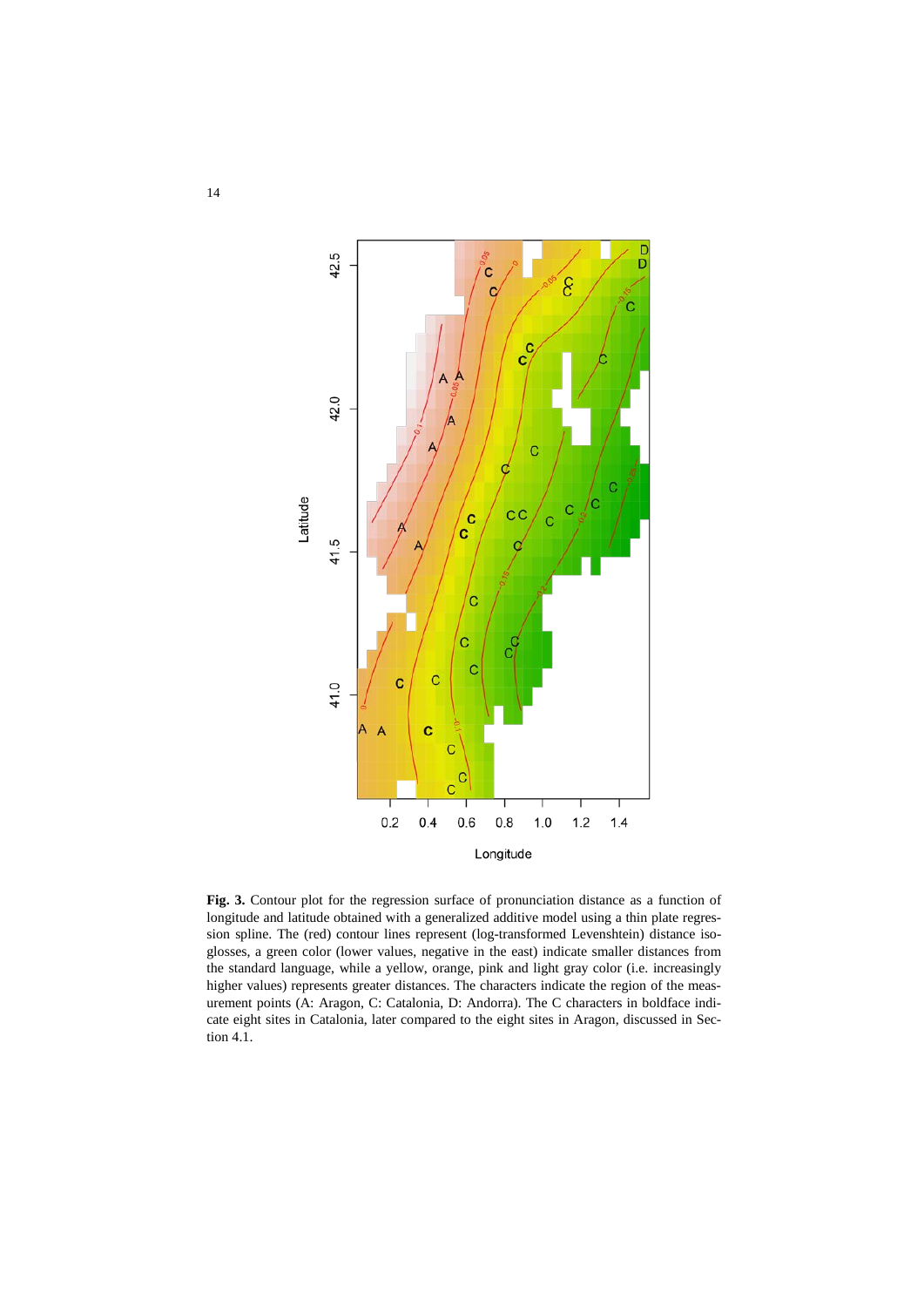#### **Social and lexical variables**

In addition to the random-effect factors for word, speaker and location, and the smooth combining longitude and latitude representing geography, we considered several other predictors. Based on our initial analyses which showed that the pronunciations of articles, clitic pronouns and demonstrative adjectives (i.e. words such as 'this' and 'that') differed significantly more from the corresponding standard Catalan pronunciations than the other word categories, we included a factor to distinguish these two word groups (i.e. articles, clitic pronouns and demonstrative adjectives versus verbs, neuter and personal pronouns, possessive adjectives and locative adverbs). Other word-specific variables we included were the length of the word (i.e. the number of sound segments in the standard Catalan pronunciation) and the relative frequency of vowels in the standard Catalan pronunciation of each word. In addition, we included several location-specific social variables: community size, the average community age, the average community income and the relative number of tourist beds (as a proxy for the amount of tourism). The speaker-related variables we took into account were the year of birth, the gender, and the education level of the speaker. Finally, we used a factor to distinguish speakers from Catalonia and Andorra as opposed to Aragon.

Collinearity of predictors (i.e. predictors which are highly correlated with each other) is a general problem in large-scale regression studies. In our data set, communities with a larger population tend to have a higher average income and lower average age (all  $|r|$ 's  $> 0.65$ ). Furthermore, the articles, clitic pronouns and demonstrative adjectives were much shorter than the other words, and thus the word category factor distinguishing these types from the other words is strongly related to word length  $(|r| = 0.77)$ . While the residualization of predictors which are highly correlated has been a popular approach, Wurm and Fisicaro (2014) convincingly argued that it is not a useful remedy for collinearity. Consequently, we only included the strongest predictor from each of the two groups of related predictors.

A few numerical predictors (i.e. community size and the relative number of tourist beds) were log-transformed (i.e. instead of the original value, the logarithm of that value was used) in order to reduce the potentially harmful effect of outliers. To facilitate the interpretation of the fitted parameters of our model, we scaled all numerical predictors by subtracting the mean and dividing by the standard deviation. As indicated above, we log-transformed and centered our dependent variable (i.e. the pronunciation distance per word from standard Catalan, averaged by dividing by the alignment length). Consequently, the value 0 represents the mean log-distance, negative values a smaller distance, and positive values a larger distance from the standard Catalan pronunciation. The significance of the fixed-effect factors, covariates, and smooths was extracted from the GAM model summary.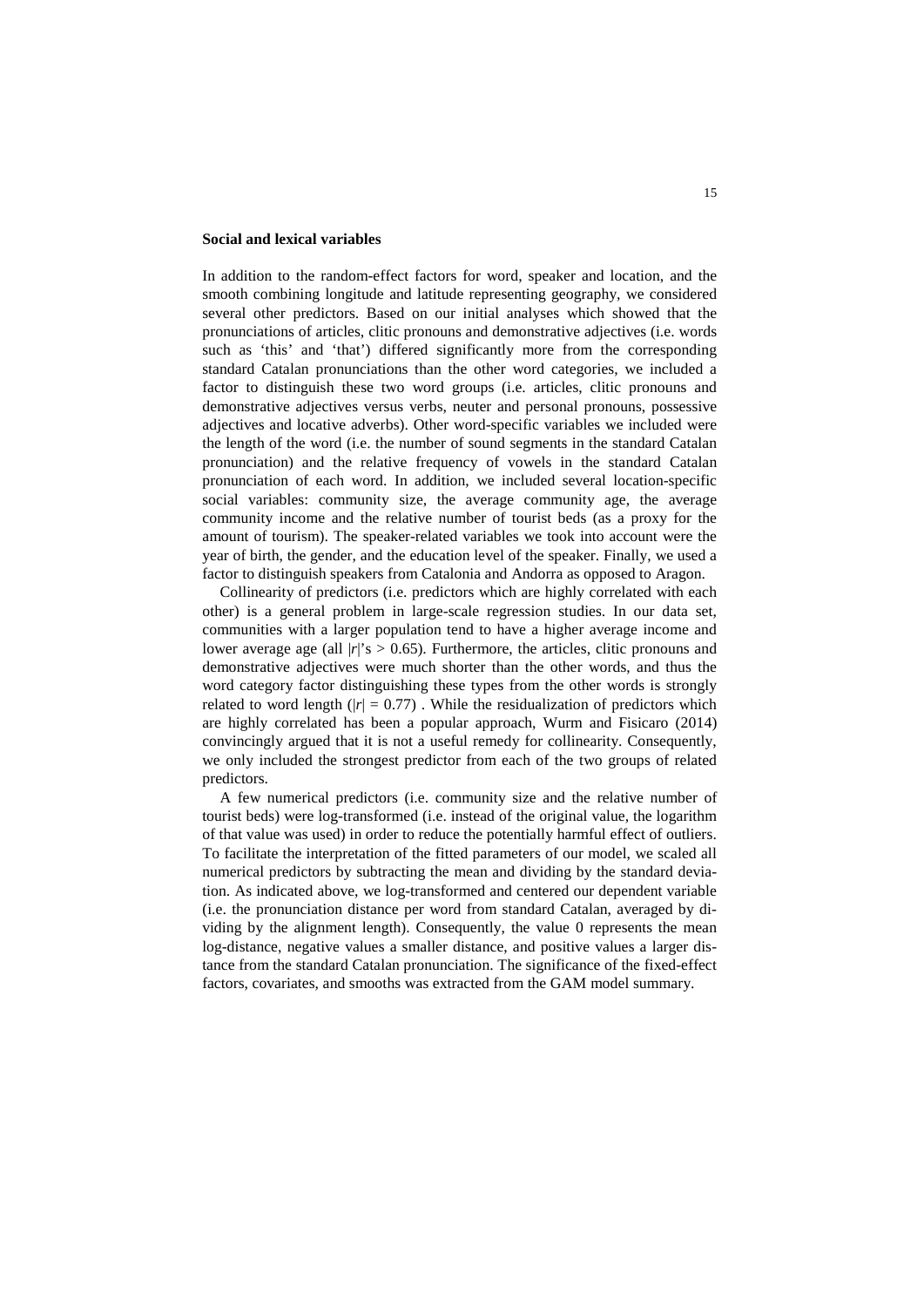## **4 Results[4](#page-15-0)**

As not all words in our data set are pronounced by every speaker, the total number of cases (i.e. word-speaker combinations) in this study is 112,608.

We fitted a generalized additive mixed-effects regression model, step by step removing predictors that did not contribute significantly to the model. Predictors which correlated highly (indicated above) were not included at the same time (i.e. population average age, population average income and population size; and word length and word category), but only the strongest predictor was included for each of the two sets of predictors (if significant). With respect to the random effects, we assessed the significance of all possible random slopes and intercepts for the random-effect factors *location*, *speaker* and *word*. We only retained random intercepts and slopes when they were associated with a significant  $p$ -value ( $< 0.05$ ) in the model summary. We will discuss the specification of the model including all significant predictors and random effects. The model explained 73.5% of the variation in pronunciation distances from standard Catalan. This value also incorporates the variability linked to the random-effect factors. This indicates that the model is highly capable of predicting the individual distances (for specific speaker and word combinations), providing support for our approach of integrating geographical, social and lexical variables. The main contributor (62.8%) for this good fit was the variability associated with the words (i.e. the random intercepts for word). Without random-effect factors, the fixed-effect factors explained 16% of the variation. To compare the relative influence of each of these (fixed-effect) predictors, we included a measure of effect size by specifying the increase or decrease of the dependent variable when the predictor increased from its minimum to its maximum value. The effect size of the geographical smooth was calculated by subtracting the minimum from the maximum fitted value (see Figure 3). Of course, the estimates of the standardized predictors may also be used as a measure of effect size, but there is no such estimate for the effect of geography, and not all numerical predictors are normally distributed. On the basis of our measure of effect size, we clearly observe that geography and the word-related predictors have the greatest influence on the pronunciation distance from standard Catalan.

The coefficients and the associated statistics of the fixed-effect factors and covariates included in the final model are shown in Table 1. The random-effect factors included are shown in Table 2. The fact that a random intercept for location was necessary indicates that there is variability associated with the locations which is not captured by the geographical smooth. As an example of the randomeffect structure, Figure 4 shows the by-word random intercepts. In general, the words *cantaríeu*, *jo* and *nosaltres* are more likely to be similar to the standard Catalan pronunciations than *sentiríeu*, *canta* and *el (faran)*.

<span id="page-15-0"></span> <sup>4</sup> The paper package associated with this paper and available at the Mind Research Repository contains all data, methods and results for reproducibility. It can be found at: [http://openscience.uni-leipzig.de/index.php/mr2/article/view/46.](http://openscience.uni-leipzig.de/index.php/mr2/article/view/46)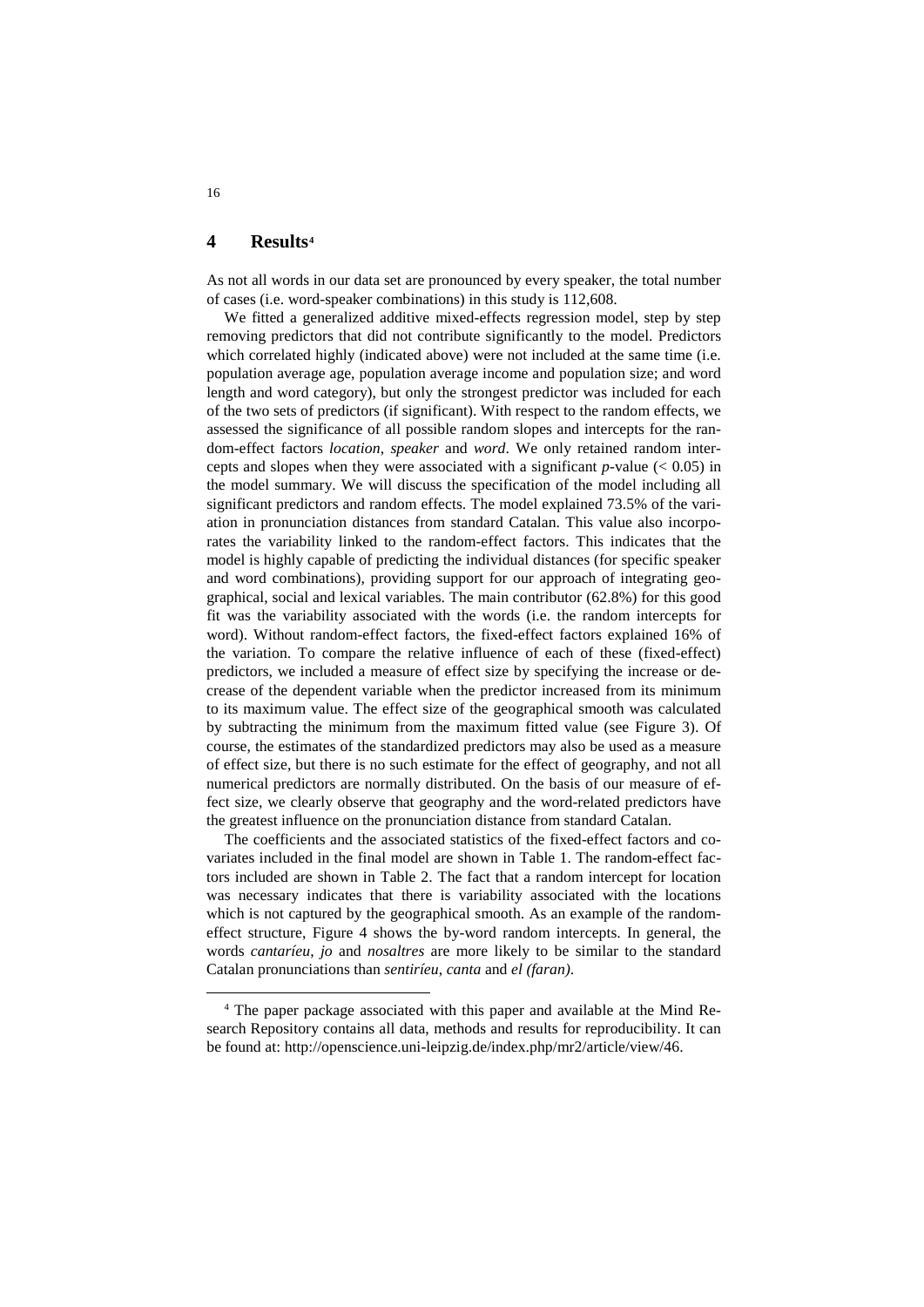## *4.1 Demographic predictors*

None of the location-based predictors (i.e. the relative number of tourist beds, community size, average community income and average community age was significant as a main effect in our general model (see Table 1). All location-based predictors, however, showed significant word-related variation (see Table 2). For example, while there is no main effect of average community income, the pronunciation of some words will be closer to the standard in richer communities, while for some other words this pattern will be reversed.

The non-linear interaction of longitude and latitude (see Figure 3) shows that the Aragonese varieties have a higher distance from standard Catalan than the other varieties. In fact, if the non-linear interaction is replaced by a contrast between the Aragonese varieties versus the other varieties (also including location as a random-effect factor), the contrast is highly significant,  $p < 0.0001$ , and indicates that the Aragonese speakers have a larger pronunciation distance from standard Catalan than the other speakers. The same result is found when the dataset is restricted to the eight Aragonese sites and a subset of eight Catalan sites located close to the border (indicated by boldface C's in Figure 3).

With respect to the speaker-related predictors, only year of birth for Catalonia and Andorra was a significant predictor, indicating that younger speakers in those two regions use pronunciations which are more similar to standard Catalan than older speakers. The effect of year of birth was not significant for Aragon, and significantly different from the effect in Catalonia and Andorra (*p* = 0.02). This result confirms the existence of a clear border effect between Aragon on the one hand, and Catalonia and Andorra on the other. We interpret this difference as the effect of the Catalan language becoming official again in the 1980s in Catalonia.

We did not find an effect of gender despite this being reported in the literature frequently (see Cheshire, 2002 for an overview). Similarly, Wieling et al. (2011) also did not find a gender effect with respect to the pronunciation distance from the standard language (Dutch) in their study. We also did not find gender differences when investigating individual linguistic variables (see Section 4.3, below).

We did not find support for the inclusion of education level as a fixed-effect predictor in our model. The education measure alone (without any other social status measures) might have too little power to discover social class effects (Labov, 2001: Ch. 5; but see Gorman, 2010 for a new analysis of Labov's data suggesting that education does have sufficient power). Furthermore, when investigating individual linguistic variables (see Section 4.3), education only appeared once as a significant predictor.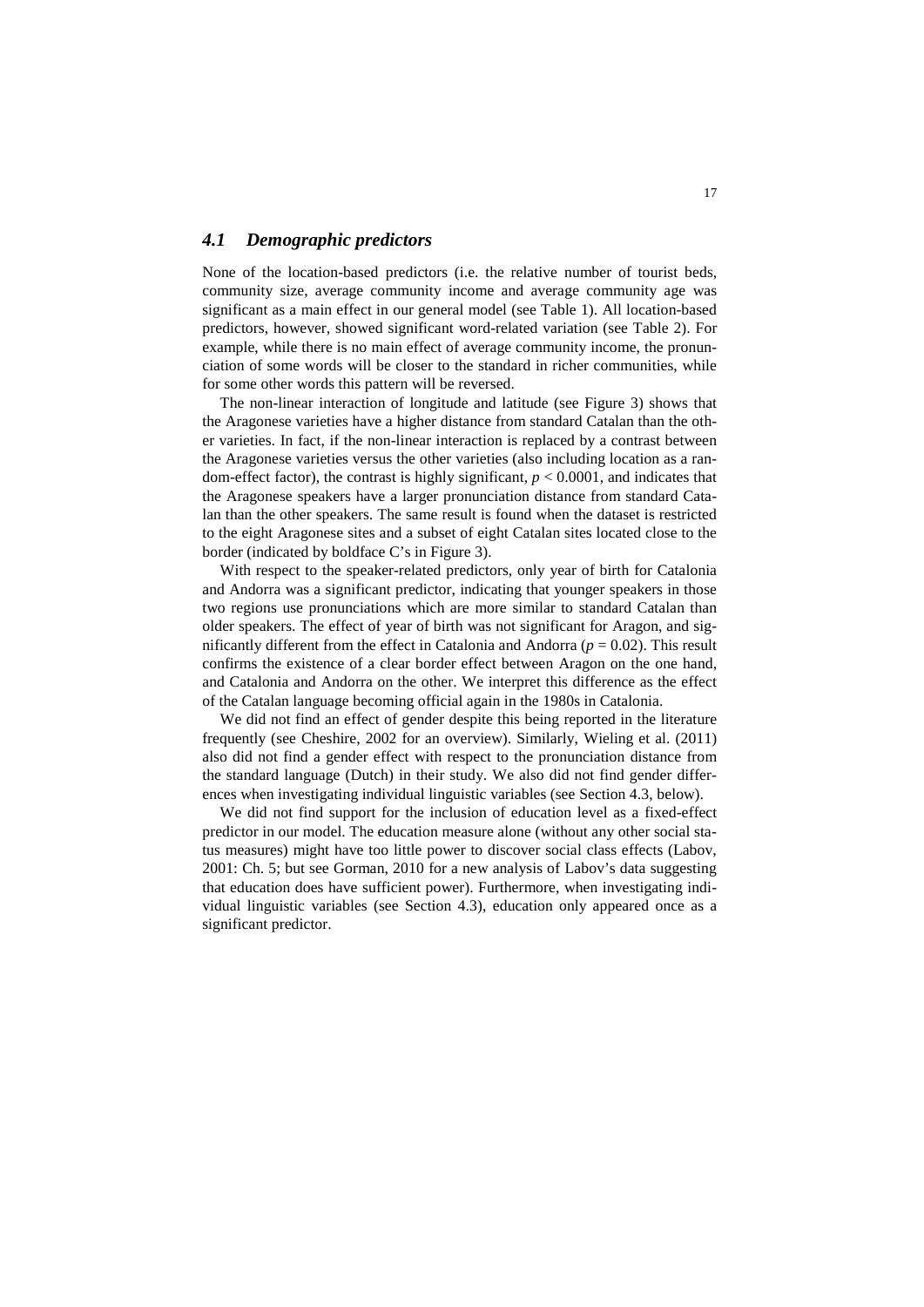**Table 1.** Fixed-effect factors and covariates of the final model. Negative estimates indicate more standard-like pronunciations (for increasing values of the predictors), and positive estimates less standard ones. Effect size indicates the increase or decrease of the dependent variable when the predictor value increases from its minimum to its maximum value (i.e. the complete range). The geographical smooth (Figure 3; 12 estimated degrees of freedom) is represented by the final row. Its effect size equals the minimum value subtracted from the maximum value of the fitted smooth.

|                         | Estimate | Std. error | <i>p</i> -value | Effect size |
|-------------------------|----------|------------|-----------------|-------------|
| Intercept               | $-0.033$ | 0.018      | 0.061           |             |
| Vowel ratio per word    | 0.109    | 0.014      | < 0.001         | 0.674       |
| Word category is        | 0.101    | 0.034      | 0.003           | 0.101       |
| A/D/C                   |          |            |                 |             |
| Speaker year of birth   |          |            |                 |             |
| (Aragon)                | 0.005    | 0.004      | 0.282           | 0.014       |
| Speaker year of birth   |          |            |                 |             |
| (Catalonia and Andorra) | $-0.012$ | 0.005      | 0.028           | $-0.034$    |
| s(longitude,latitude)   |          |            |                 |             |
| [12.0 edf]              |          |            | < 0.001         | 0.310       |

**Table 2.** Significant random-effect parameters of the final model.

| Factors  | Random effects                        | Std. dev. | <i>p</i> -value |
|----------|---------------------------------------|-----------|-----------------|
| Word     | Intercept                             | 0.258     | < 0.0001        |
|          | Relative nr. of tourist beds          | 0.025     | < 0.0001        |
|          | Average community age.                | 0.031     | < 0.0001        |
|          | Community size (log)                  | 0.020     | < 0.0001        |
|          | Average community income              | 0.032     | < 0.0001        |
|          | Speaker education level               | 0.009     | < 0.0001        |
|          | Speaker year of birth $(Cat. + And.)$ | 0.029     | < 0.0001        |
|          | Speaker year of birth (Aragon)        | 0.019     | < 0.0001        |
| Speaker  | Intercept                             | 0.025     | 0.0004          |
|          | Vowel ratio per word                  | 0.009     | < 0.0001        |
|          | Word category is A/D/C                | 0.018     | < 0.0001        |
|          | Word length                           | 0.013     | < 0.0001        |
| Location | Intercept                             | 0.026     | < 0.0001        |
|          | Speaker year of birth $(Cat. + And.)$ | 0.021     | < 0.0001        |
|          | Vowel ratio per word                  | 0.015     | < 0.0001        |
|          | Word category is A/D/C                | 0.071     | < 0.0001        |
|          | Word length                           | 0.037     | < 0.0001        |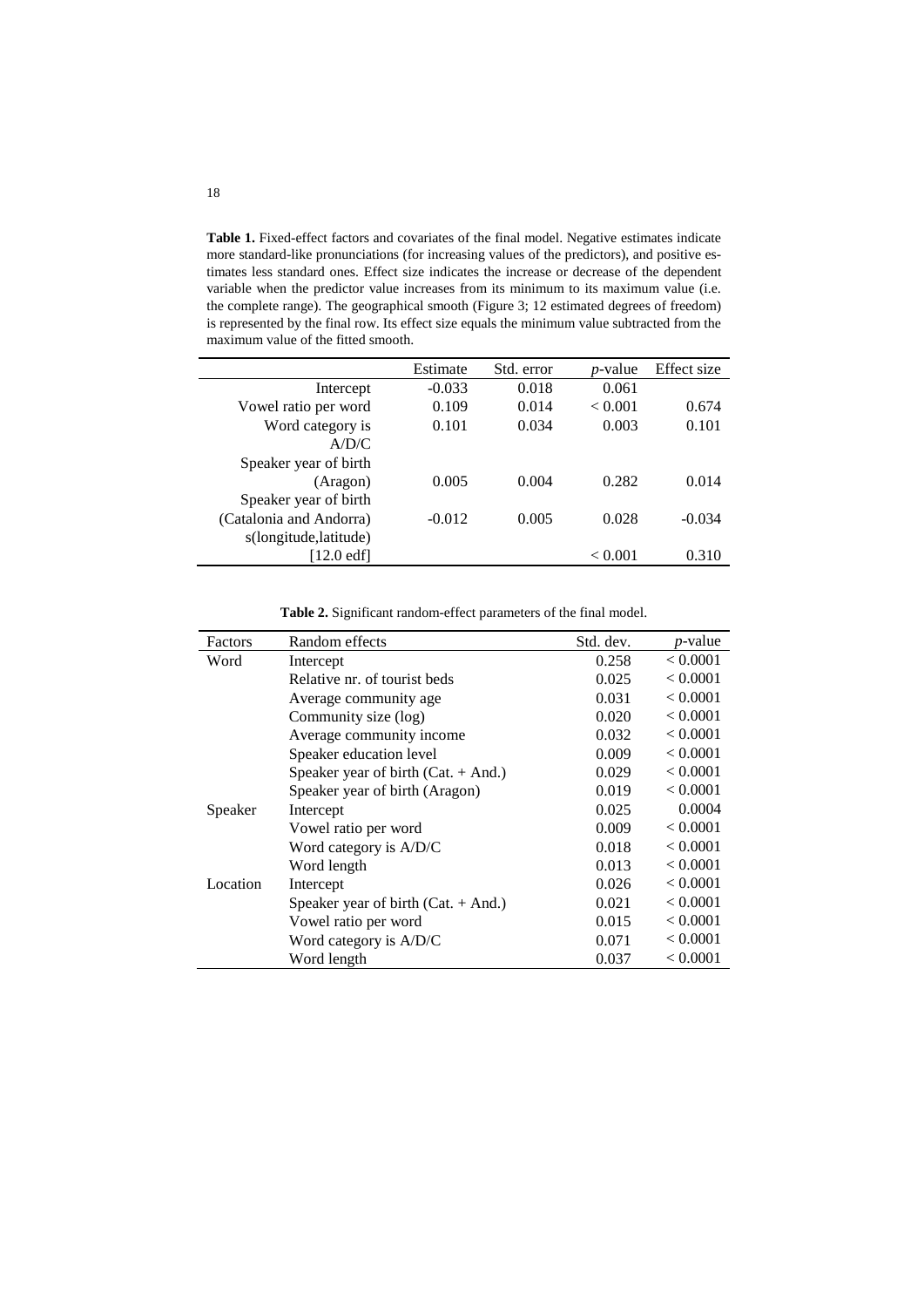



**Fig. 4.** By-word random intercepts. The words are sorted by the value of their intercept. Negative values (bottom-left) are associated with words which are generally (across all varieties) more similar to the standard, while positive values (top-right) are associated with words which are generally more different from the standard language. The dashed line shows the population intercept (see Table 1).

## *4.2 Predictors specific to lexical identity*

Two variables specific to lexical identity we tested appeared to be significant predictors of the pronunciation distance from standard Catalan. It is not surprising that the binary predictor distinguishing articles, clitic pronouns and demonstratives from the other word types was highly significant, since we grouped these word categories on the basis of their higher distance from the standard language (according to our initial analyses). Articles and clitic pronouns are relatively short (in many cases only having a length of one or two sounds), and when they are different from the standard, their relative distance will be very high. While the demonstratives are not as short, they tend to be either completely identical to the standard pronunciation, or almost completely different from the standard pronunciation,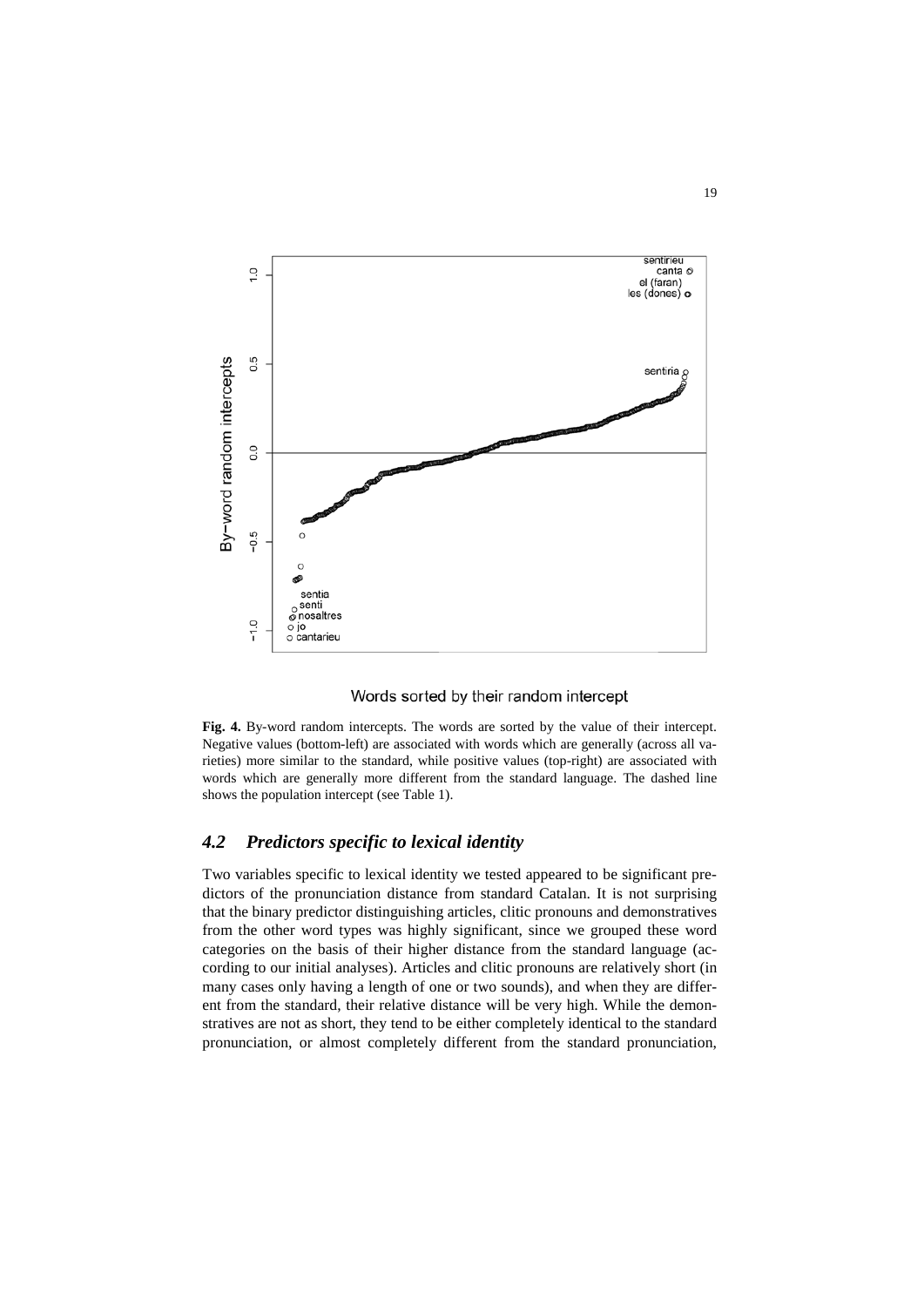which might explain their larger distances. As word length correlated highly  $(|r| =$ 0.77) with the binary group distinction, we only included the better predictor of the two. Given that word length was not significant, we included the binary group distinction between articles, clitic pronouns and demonstratives versus the other word types.

Finally, the number of vowels compared to the total number of sounds in the reference pronunciation was a highly significant predictor. This is not surprising (and similar to the result reported by Wieling et al., 2011 for Dutch) as vowels are much more variable than consonants (e.g., Keating et al., 1994). Similarly to word length, including this predictor allows us to more reliably assess the effect of the more interesting predictors.

With respect to the random effects, all lexical variables showed significant variation in their strength for individual speakers and locations. This reflects that, for example, some speakers will pronounce words with a large number of vowels closer to the standard Catalan pronunciation than others.

## *4.3 Comparison to individual linguistic variables*

This paper proceeds from an aggregate, dialectometric perspective and applies a novel statistical technique, generalized additive mixed-effects regression modeling to a large collection of Catalan dialect variation data with the goal of understanding the (quite effective) standardization policies now in place in Catalonia and Andorra. The advantage of the aggregate perspective is its bird's eye view of language variation, which, in this case has meant a view encompassing over 100,000 pronunciations, 357 words (though note the lack of nouns, and the limited number of distinct verbs) as pronounced by eight speakers in each of the 40 different northwestern Catalan varieties. The aggregate perspective clearly runs the risk of losing sight of important details of language variation, but we have shown that mixed-effects regression modeling, in which words are individually modeled, can effectively detect very different levels of influence among individual words, thus protecting us against the risk of missing details, at least to some extent.

Standard sociolinguistic practice is rather different. With the goal of identifying individual phonemic changes in progress, and in particular, their social motivation, sociolinguists ignore aggregate tendencies in favor of detailed studies on the influence of social and structural factors on linguistic variation (Chambers, 2009). This low-level focus has certainly proven effective in understanding individual sound changes and in isolating the social dynamics that may underlie them, but it clearly runs the risk of selectively focusing on non-representative material and myopically losing sight of global tendencies.

With respect to the present study on the effects of a policy of language standardization, we might expect there to be global effects, and, in fact, this is just what we have shown. Age was shown to be significant, where the young, who have mandatorily been exposed to standard Catalan in school (and via public media), speak varieties of Catalan that are more standard like. Might we have reached sim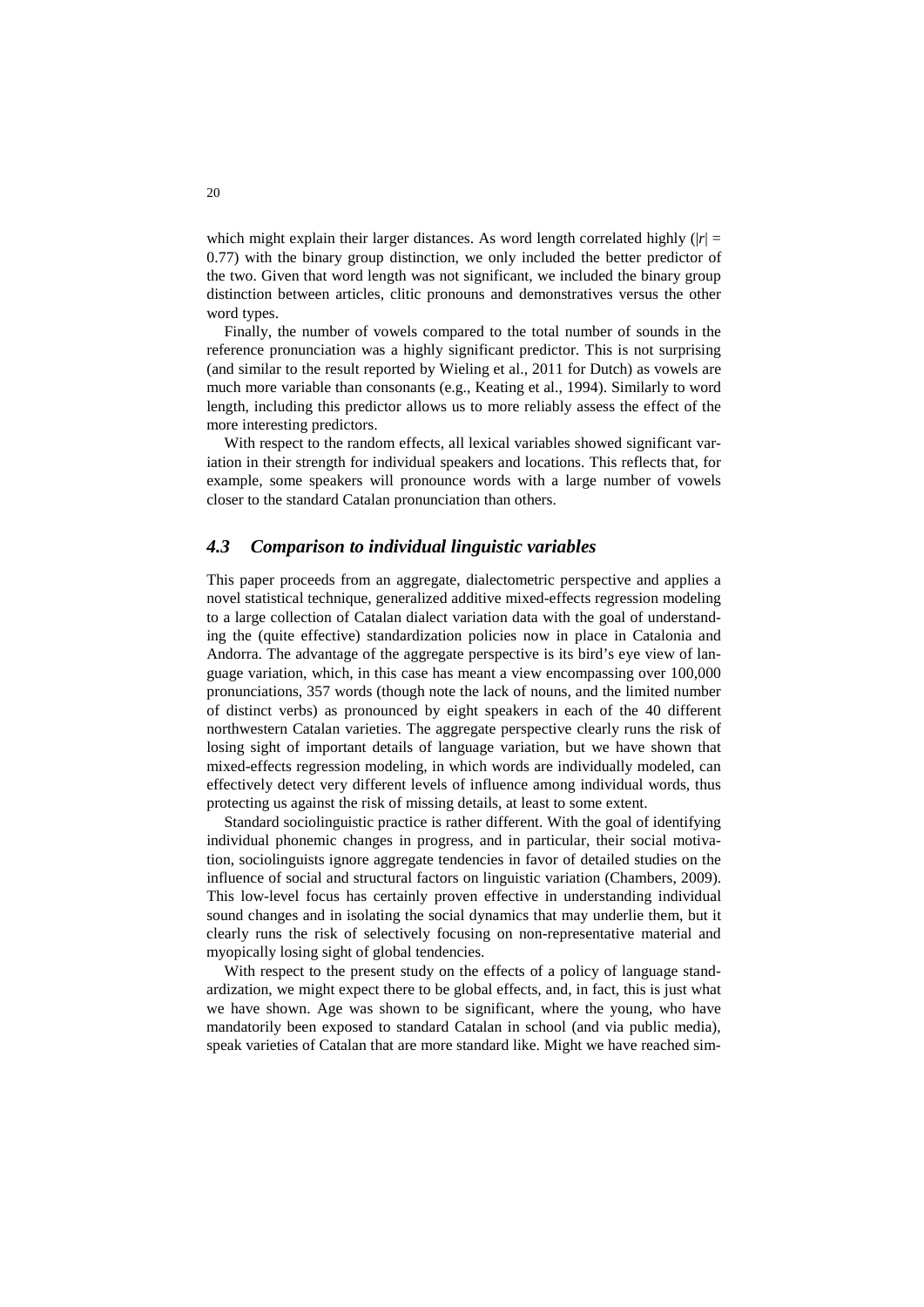ilar conclusions by examining individual linguistic variables? After all, individual phoneme effects will also be reflected directly in pronunciation distances.

To answer this question, we have examined three different linguistic variables reported in the literature, to see if the effect observed at the aggregate level also could be found when focusing on a lower level. In each case we examine examples of the variables in our own data, taking care that only examples in the relevant phonetic contexts are used. Naturally we study each of them on the basis of the pronunciations of the eight speakers per site at the 40 sites described above.

The first linguistic variable  $(V1)$  we investigated was the replacement of  $\lceil \Lambda \rceil$ (standard) by [j] (non-standard). This change has been reported by Recasens (1996, p. 324) and is caused by the influence of the Spanish language, from which [ $\Lambda$ ] has almost completely disappeared. The following 10 words present in our data set were used to examine this phenomenon: *aquell*, *aquella*, *aquells*, *aquelles*, *ell*, *ella*, *ells*, *elles*, *allò*, and *allí*.

The second linguistic variable (V2) is the variation in the final morphemes for the present subjunctive. The standard uses [i] as its subjunctive theme vowel, while other vowels indicate a non-standard pronunciation. This difference is described by Massanell (2001). We examined this variable by focusing on the following 20 items: *canti* (1[-PLU]), *cantis*, *canti* (3[-PLU]), *cantin*, *perdi* (1[-PLU), *perdis*, *perdi* (3[-PLU]), *perdin*, *begui* (1[-PLU])*, beguis, begui* (3[-PLU])*, beguin, senti* (1[-PLU])*, sentis, senti* (3[-PLU])*, sentin, serveixi* (1[-PLU])*, serveixis, serveixi* (3[-PLU]), and *serveixin*.

The final linguistic variable (V3) is the use of  $\lceil \beta \rceil$  as opposed to another consonant (mainly [w]) within the feminine possessive adjectives. The progressive substitution of [w] for the standard [β] in the Tremp area is discussed by Romero (2001). To investigate this pattern, we investigated the following six items: *meva*, *meves*, *teva*, *teves*, *seva*, and *seves*.

Table 3 shows the significance of the social variables (gender, education level and age – the latter separated for the two areas) in addition to the influence of geography (visualized in Figure 5). The estimates were obtained by creating three separate generalized additive mixed-effects logistic regression models (one for each linguistic variable). This approach is similar to the approach outlined in Section 3, except that we now use logistic regression, since in each of the three models, the dependent variable has only two values: 1 (the variant of a speaker differs from the standard language) and 0 (the variant of a speaker is equal to the standard language). In logistic regression the estimates need to be interpreted with respect to the logit scale (i.e. the log of the odds of observing a non-standard as opposed to a standard Catalan form). A positive estimate therefore indicates that an increase in the predictor results in a higher likelihood of using a non-standard variant, while a negative estimate indicates the opposite (thus the signs of the estimates can be compared to those in Table 1). This logistic regression approach corresponds with standard sociolinguistic practice (Labov 2001).

The geographical pattern (visualized in Figure 5) varies for each variable, but in general shows that the Aragonese varieties (in the west) are more likely to have a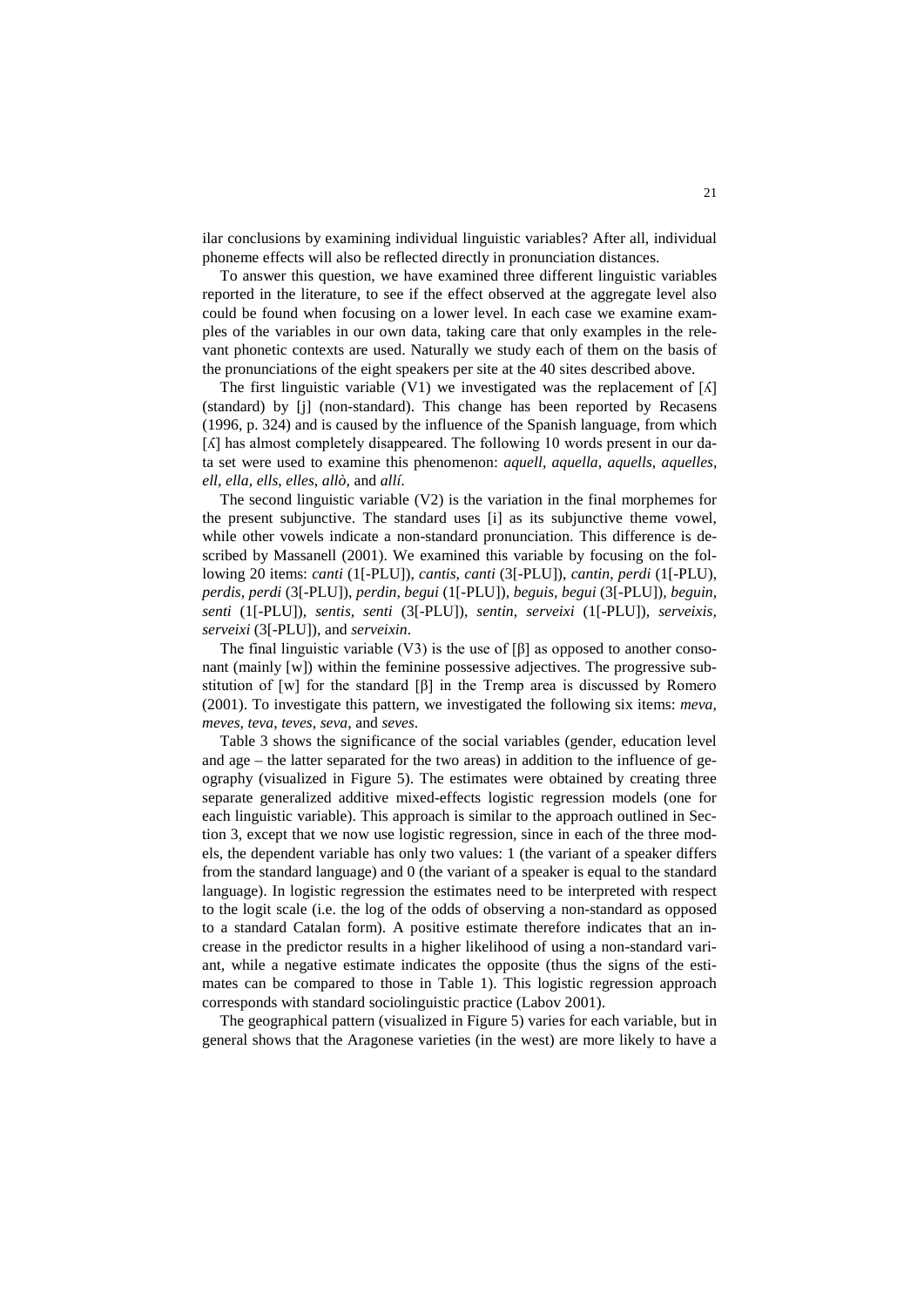non-standard variant than the varieties in Catalonia and Andorra. Again, excluding the geographical smooth and replacing it by a binary predictor distinguishing Aragon from the other regions, reveals that the Aragonese speakers are significantly more likely to use a non-standard form than the speakers from Catalonia or Andorra. The same holds when focusing on the eight Aragonese sites compared to the eight sites in Catalonia close to the border with Aragon.

With respect to the social variables, both V2 and V3 show a pattern consistent with the result presented in Table 1 (i.e. younger speakers are more likely to conform to the standard in Catalonia and Andorra, but not in Aragon). V1 shows that younger speakers in Catalonia and Andorra are more likely to differ from the standard language than the older speakers (caused by the move towards Spanish, as mentioned earlier), but that this effect is even stronger in Aragon (where the influence of standard Spanish is stronger). Only V2 showed a significant influence of the education level of the speaker (with more highly educated people being more likely to use the standard variant). In summary, the aggregate result with re-spect to year of birth is supported by two of the three individual variables.<sup>[5](#page-21-0)</sup>

Of course, the aggregate result is not always reflected by the behavior of individual variables, and there are two reasons for this. First, the aggregate analysis shows the general pattern when taking into account the complete set of words, and it is unlikely that all individual linguistic variables exhibit this exact same pattern. The second reason is that the aggregate analysis involves pronunciation distances, which also include pronunciation differences that are outside of the focus of the specifically selected linguistic variables.

By way of illustration that individual words do not all have to adhere to the aggregate pattern, Figure 6 shows the by-word random slopes for the speaker's year of birth for Aragon (*x*-axis) and Catalonia and Andorra (*y*-axis). Consequently, words (i.e. dots) to the right of the *y-*axis (the vertical dashed line indicates the non-significant positive effect of speaker's year of birth for Aragon; see Table 1) and below the *x*-axis (the horizontal dashed line indicates the negative effect of speaker's year of birth for Catalonia and Andorra; see Table 1) roughly adhere to the general pattern. For words in that area, younger speakers (i.e. having a higher year of birth) in Catalonia and Andorra have a pronunciation closer to standard Catalan than older speakers, while the effect is opposite (but non-significant) in Aragon. Whereas many words follow the aggregate pattern, some words even show opposite patterns, such as *perdi3*, 'waste' (3[-PLU]). These words differ *more* from the standard for younger speakers in Catalonia and Andorra as opposed

<span id="page-21-0"></span> <sup>5</sup> While the precise effect of speaker's year of birth is different for both regions (Aragon, and Catalonia and Andorra) across all three variables, the difference in the effect of this predictor on Aragon as opposed to Catalonia and Andorra was never significant (all  $p$ 's  $> 0.07$ ) due to the small number of locations in Aragon (i.e. eight) and the limited number of words. Therefore, strictly speaking, none of the variables completely adheres to the aggregate pattern (where this difference was significant).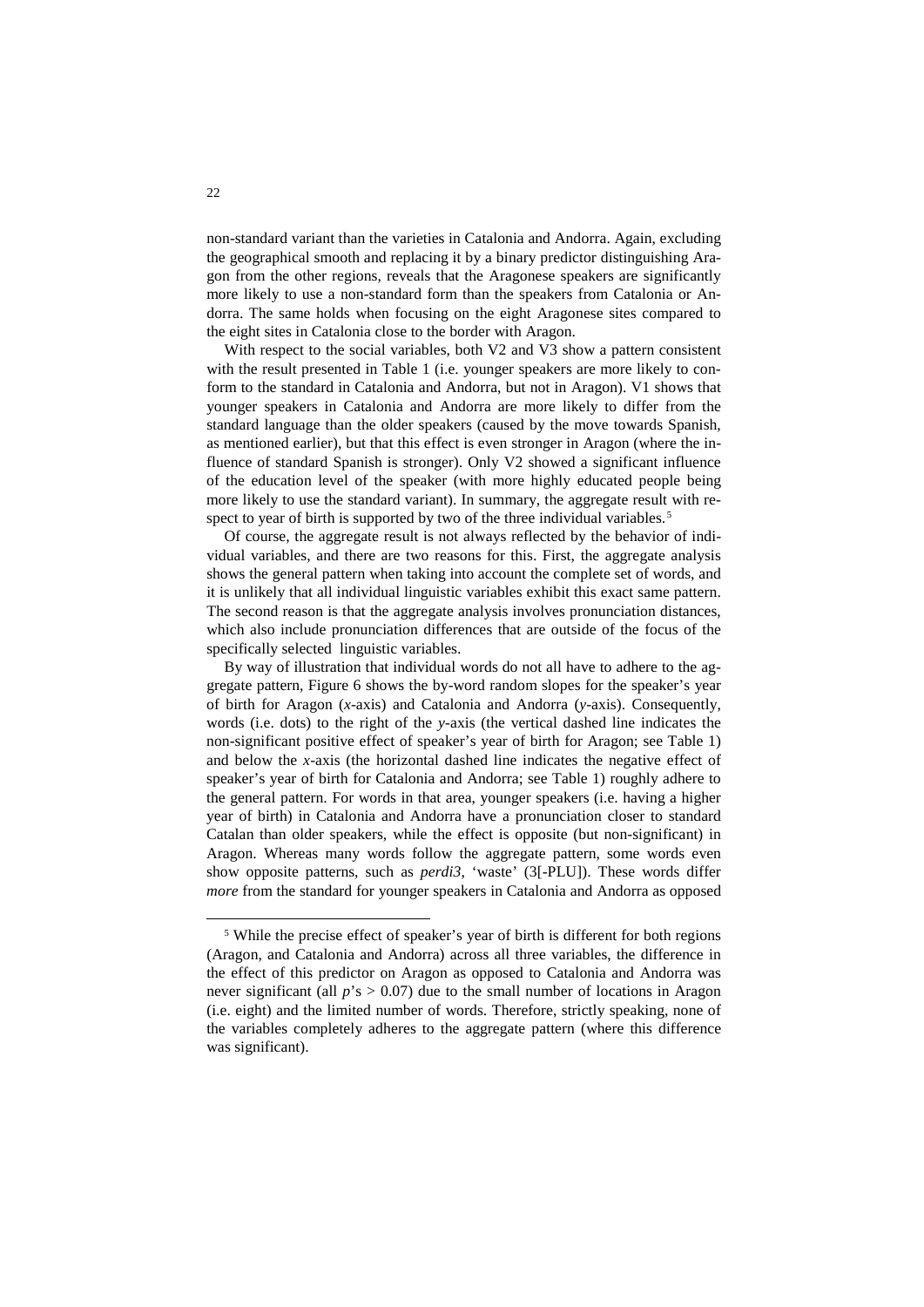to older speakers, and differ *less* from the standard for younger people as opposed to older people in Aragon. Consequently, a linguistic variable consisting of such words would show a completely different pattern (such as V1, illustrated earlier). The aggregate approach, however, is necessary to draw more general conclusions.

# **5 Discussion and conclusions**

In this study we have used a generalized additive mixed-effects regression model to provide support for the existence of a border effect between Aragon (where the Catalan language does not have an official status) and Catalonia and Andorra (where Catalan is an official language). Our analysis clearly indicated a greater distance from standard Catalan for speakers in Aragon as opposed to those in Catalonia and Andorra. Furthermore, our analysis identified a significant effect of speaker age (with younger speakers having pronunciations closer to standard Catalan) for Catalonia and Andorra, but not for Aragon. This provides strong evidence for the existence of a border effect in these regions caused by different language policies and is in line with the results of Valls et al. (2013). Also, our analysis revealed the importance of several word-related factors in predicting the pronunciation distance from standard Catalan and confirms the utility of using generalized additive mixed-effects regression modeling to analyze dialect distances, with respect to traditional dialectometric analyses.

**Table 3.** Significance of social predictors (rows) for each of the three models corresponding each to a single linguistic variable (columns). Only if an estimate was significantly different from zero (or close to significance) is its estimate printed. A positive estimate indicates a greater likelihood of having a non-standard variant for increasing values of the predictor, while a negative estimate indicates the opposite. In all cases, geography shows a significant non-linear pattern (visualized in Figure 5) as the edf values are greater than 1. Note that the estimates for the year of birth do not differ significantly for the two regions. Significance:  $*p < 0.05$ ;  $**p < 0.001$ .

|                         | $V1: [\Lambda]$ vs. [j] | V2: [i] vs.             | V3: $\lceil \beta \rceil$ vs. other |
|-------------------------|-------------------------|-------------------------|-------------------------------------|
|                         |                         | other vowel             | consonant                           |
| Speaker is male         | 1.1 ( $p = 0.08$ )      | n.s.                    | n.s.                                |
| Speaker education level | n.s.                    | $-0.4*$                 | $-0.4$ ( $p = 0.1$ )                |
| Speaker year of birth   |                         |                         |                                     |
| (Catalonia and Andorra) | $31**$                  | $-1.0**$                | $-1.4**$                            |
| Speaker year of birth   |                         |                         |                                     |
| (Aragon)                | $6.4**$                 | n.s.                    | n.s.                                |
| Geography               | $[9.4 \text{ edf}]$ **  | $[20.5 \text{ edf}]$ ** | $[3.8 \text{ edf}]$ **              |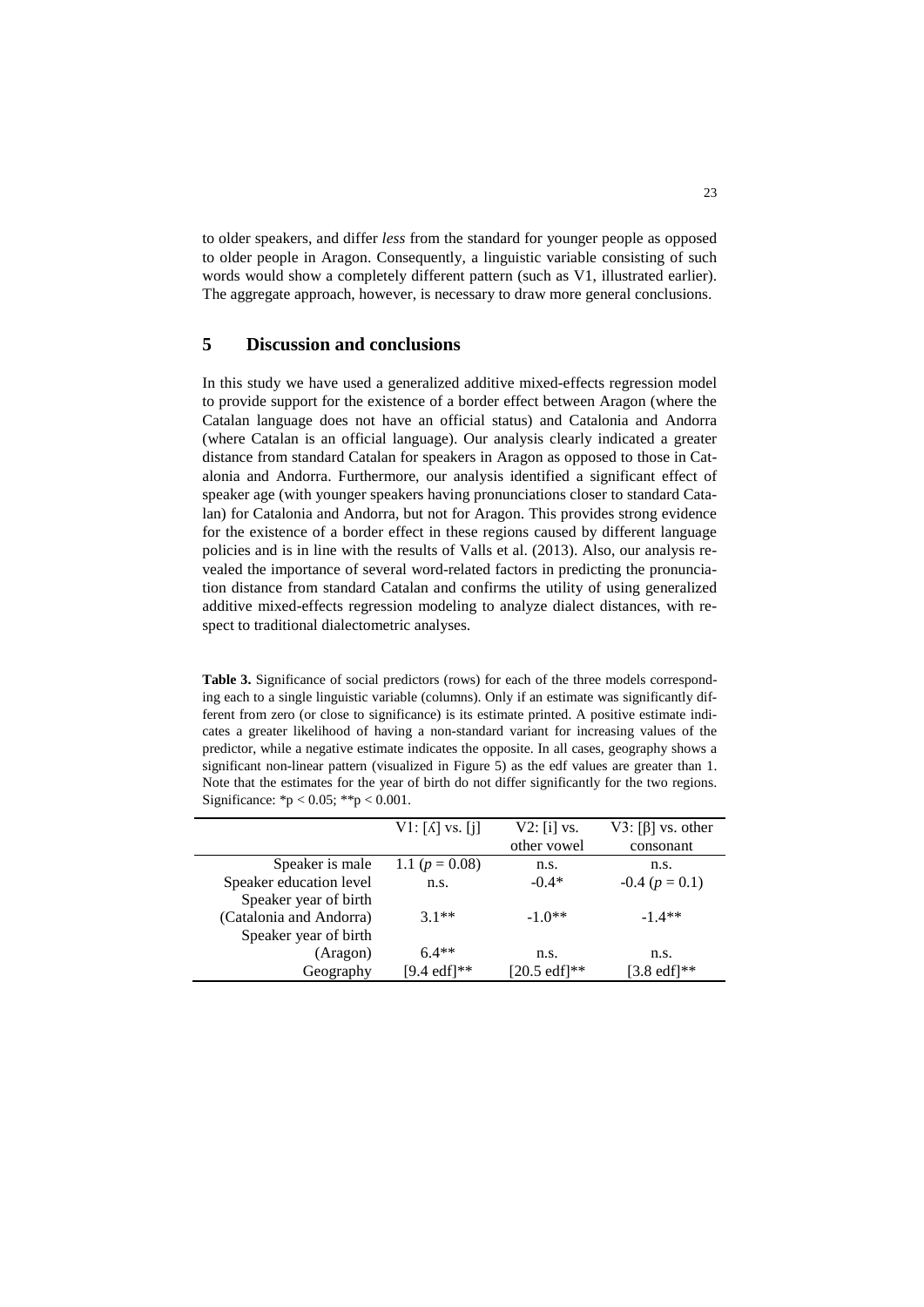

**Fig. 5.** Contour plot for the regression surfaces for each of three linguistic variables as a function of longitude and latitude obtained with a generalized additive model using a thin plate regression spline. The (red) contour lines represent isoglosses reflecting the probability (in terms of logits) of using a non-standard Catalan form, a green color (lower values in the east) indicates a smaller likelihood of using a non-standard variant, while a yellow, orange, pink and light gray color (i.e. increasingly higher values) represent a greater likelihood of using a non-standard variant. The characters indicate the region of the measurement points (A: Aragon, C: Catalonia, D: Andorra). The C characters in boldface indicate eight sites in Catalonia, later compared to the eight sites in Aragon.

Methodologically, we have attempted on the one hand to include candidate social variables as well as geography in a single aggregate (dialectometric) analysis. We wished to include both sorts of variables in an effort to meet objections such as Woolhiser's (2005) that dialectometry systematically ignores social variables. However, note that our analysis retains the aggregate perspective of dialectometry, despite the limitations caused by the data set (i.e. no nouns and only five distinct verbs). On the other hand, we have also included structural, linguistic factors in the analysis, such as the varying degree to which different words are influenced by geographic and social factors, as well as (e.g.,) the relative number of vowels in a word. Of course these linguistic techniques may seem insensitive when compared to studies in other variationist traditions (i.e. where individual sound changes are investigated), but they enable analyses to be more comprehensive, i.e. based on large amounts of data including many variables, and it has also been our point here to introduce the methodology.

With regard to the comparison to single-variable analyses, standard in sociolinguistics, we presented additional analyses at the level of three individual linguistic variables that have been discussed in the literature, and we showed that two of the three variables supported the general pattern. These analyses also illustrated that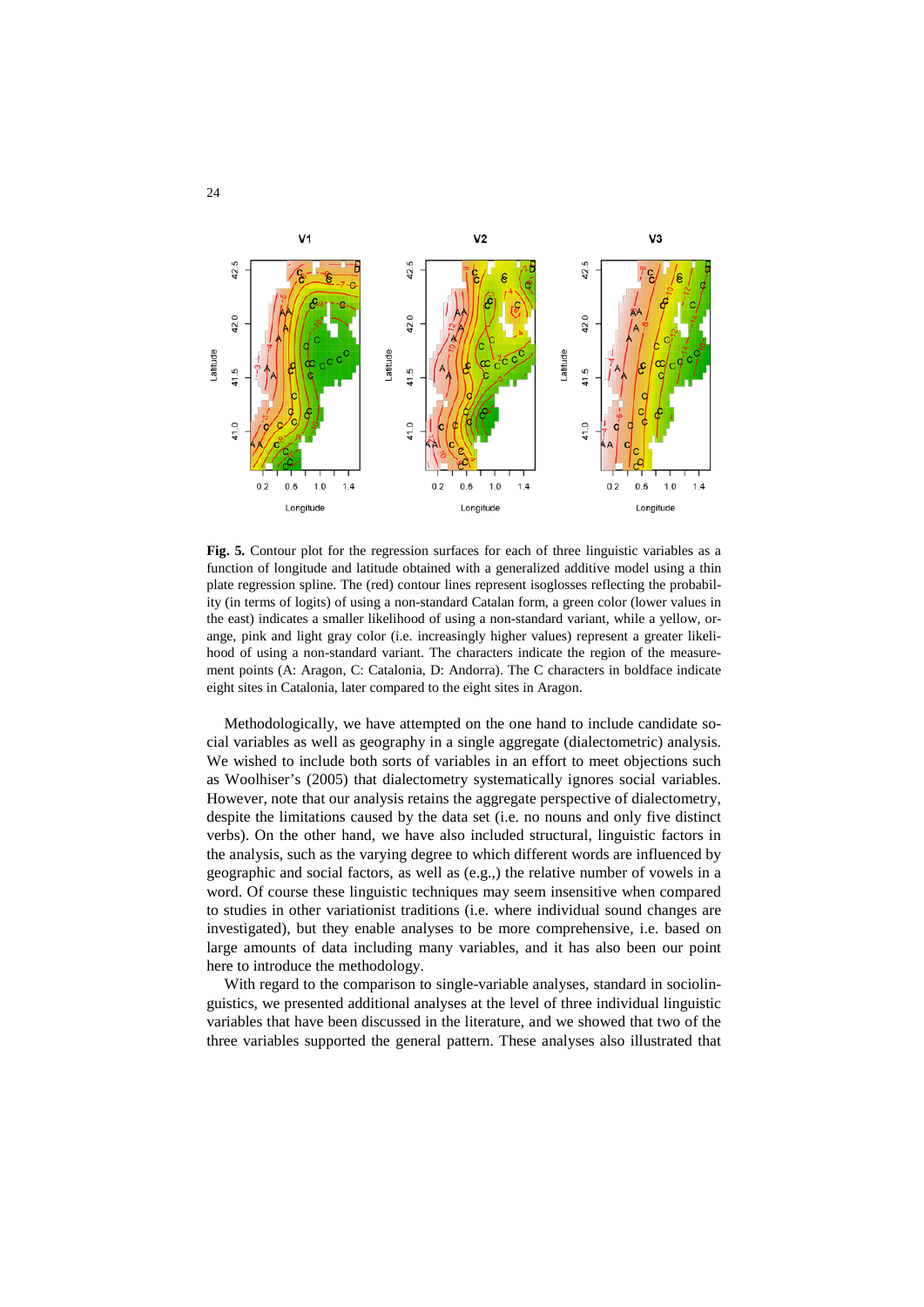an aggregate approach is needed, as individual linguistic variables may not be representative of the global pattern.

In contrast to the (exploratory visualization-based) conclusion of Valls et al. (2013) that the older speakers in urban communities use pronunciations closer to standard Catalan than the older speakers in rural communities, we did not find a significant effect of community size (nor a significant interaction between speaker age and community size). In fact when using the binary distinction Valls and colleagues based their conclusion on (i.e. distinguishing urban and rural communities in twenty different counties), the results are not at all significant ( $p = 0.3$ ). This clearly illustrates the need for adequate statistical models, to prevent reaching statistically unsupported conclusions.



**Fig. 6.** By-word random slopes for the speaker's year of birth in Aragon ( *x*-axis) and Catalonia and Andorra (*y*-axis). The dashed lines indicate the model estimates (see Table 1).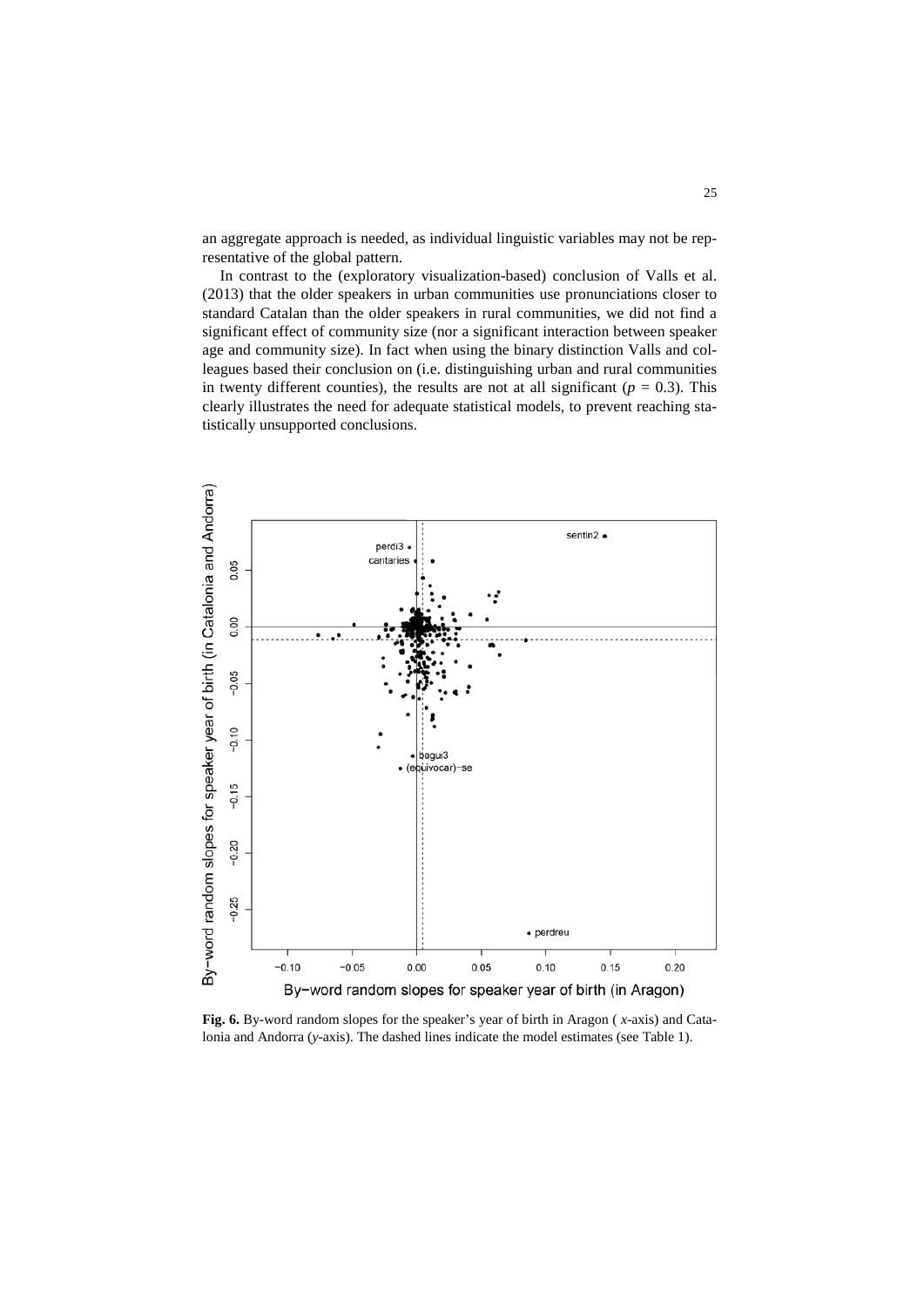We did not find support for the importance of education level of the speaker. This might seem surprising given that one of the main reasons for the border effect is the official status of the Catalan language in both Catalonia and Andorra (and therefore its use in education), but not in Aragon. However, this education effect might be partly captured by year of birth, as there is a positive correlation between education level and the year of birth of the speaker  $(r = 0.3)$ . Furthermore, the influence of mass media or the speaker's job might mask the potential standardizing effect of education on the speaker's pronunciation.

We also did not find support for the general influence of any of the demographic variables. This contrasts with the study of Wieling et al. (2011) on Dutch dialects, who found a significant effect of community size (larger communities use pronunciations closer to the standard) and average community age (older communities use pronunciations closer to the standard language). However, the number of locations in the present study was small and might have limited our power to detect these effects – in the study of Wieling et al. (2011) more than ten times as many locations were included.

It should be clear that we think that the standardization policy has led to pronunciation change. We have asked ourselves whether our reasoning commits the fallacy known as *post hoc, ergo propter hoc* – i.e. whether we might be mistaking a mere correlation between standardization policy and pronunciation change for a causal relation between the two. The temporal order is indeed as it should be, i.e. the behavioral change followed the policy change with younger people in Catalonia (where Catalan was used in schools and public media again after Franco's dictatorship) speaking a more standard-like dialect. Nonetheless, the relation might also be indirect, i.e. the policy change might have influenced attitudes which in turn influence phonetic behavior. And it is also possible that the policy change was motivated by linguistic ideology, but it would take us too far afield to explore those issues here. We admit therefore that we cannot claim to have proven that the policy change caused the pronunciation change, even if that is our interpretation.

We see three promising extensions of this study. First, replicating this study using new material (i.e. using a random set of words) would be useful to see if the results on the basis of our study (with a biased set of items) are valid in general.

Second, it would be interesting to investigate standardization towards Spanish, by comparing the dialectal pronunciations to the Spanish standard language instead of the Catalan standard language. In our data set there are clear examples of the usage of a dialectal form closer to the standard Spanish pronunciation than to the standard Catalan pronunciation, and it would be rewarding to investigate which word- and speaker-related factors are related to this.

The third extension involves focusing on the individual sound correspondences between Catalan dialect pronunciations and pronunciations in standard Catalan. These sound correspondences can easily be extracted from the alignments generated by the Levenshtein distance algorithm. When focusing on a specific set of locations (e.g., the Aragonese locations), it would be computationally feasible to create a generalized additive mixed-effects regression model to investigate which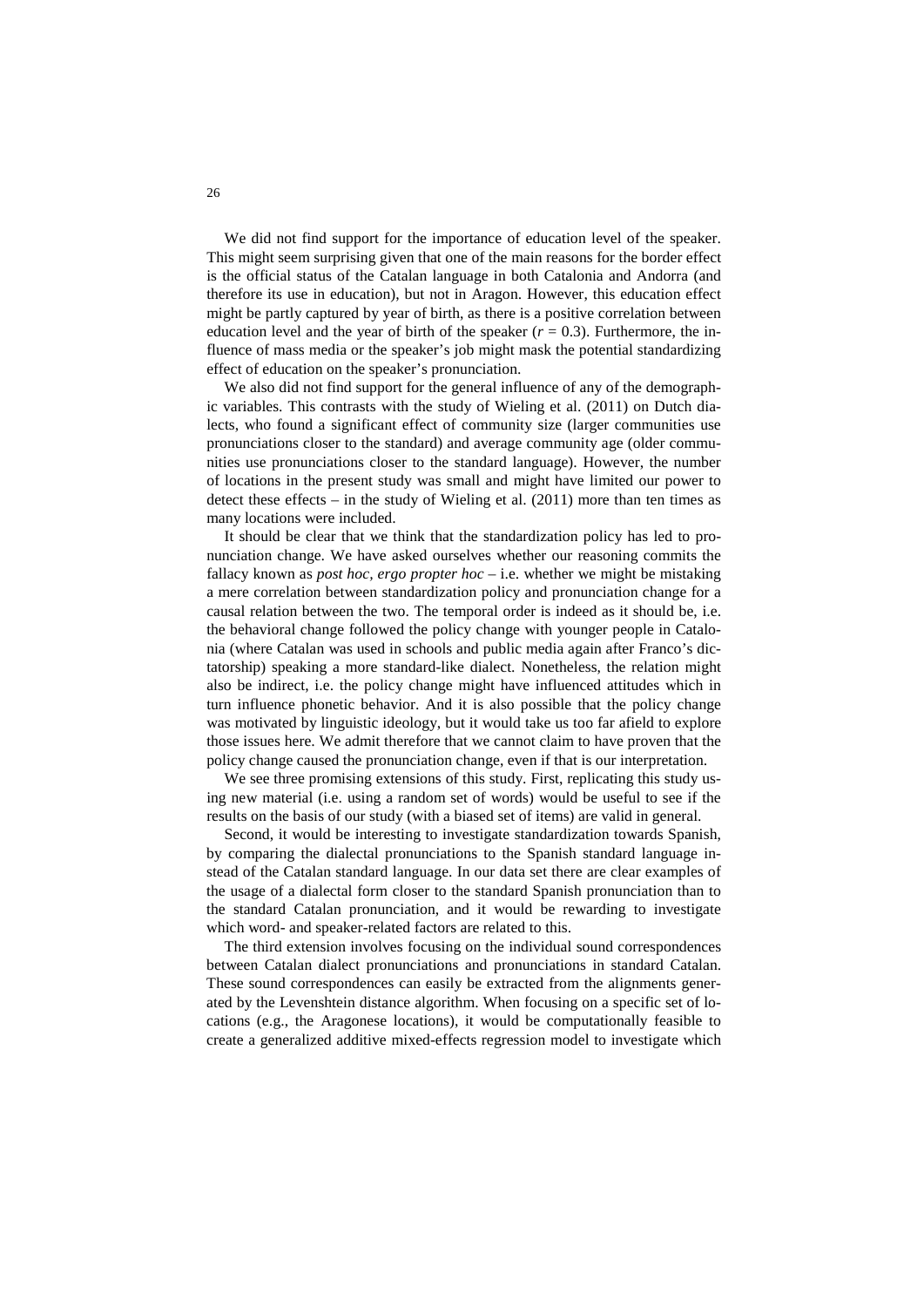factors determine when a sound in a certain dialectal pronunciation is different from the corresponding sound in the standard Catalan pronunciation.

## **Acknowledgements.**

We thank the two anonymous reviewers for their extensive comments which have helped to improve this manuscript. This research was partly funded by the project *Descripción e interpretación de la variación dialectal: aspectos fonológicos y morfológicos del catalán* (FFI2010-22181-C03-02), financed by MICINN and FEDER.

#### **References**

- Baayen, R.H.: Analyzing Linguistic Data. A Practical Introduction to Statistics Using R. Cambridge University Press (2008)
- Baayen, R.H., Davidson, D.J., Bates, D.M.: Mixed-effects modeling with crossed random effects for subjects and items. Journal of Memory and Language 59(4), 390–412 (2008)
- Bailey, G., Wikle, T., Tillery, J., Sand, L.: The apparent time construct. Language Variation and Change 3, 241–264 (1991)
- Barr, D. J., Levy, R., Scheepers, C., & Tily, H. J.: (2013). Random effects structure for confirmatory hypothesis testing: Keep it maximal. *Journal of memory and language*, *68*(3), 255-278 (2013).
- Bates, D., Kliegl, R., Vasishth, S. and Baayen, R. H: Parsimonious mixed models (Submitted).
- Bibiloni, G.: Un estàndard nacional o tres estàndards regionals? In: Joan, B. (ed.), Perspectives sociolingüístiques a les Illes Balears. Res Publica, Eivissa (2002)
- Cambra de Comerç Indústria i Serveis d'Andorra: Informe econòmic (2008)
- Chambers, J.: Sociolinguistic Theory: Linguistic Variation and its Social Significance. Third ed. Wiley-Blackwell (2009)
- Cheshire, J.: Sex and gender in variationist research. In: Chambers, J.K., Trudgill, P., Schilling-Estes, N. (eds.). The Handbook of Language Variation and Change, pp. 423–443. Blackwell Publishing Ltd. (2002)
- Church, K., Hanks, P.: Word association norms, mutual information, and lexicography. Computational Linguistics 16(1), 22–29 (1990)
- Departament d'Estadística del Govern d'Andorra: Societat i població: http://www.estadistica.ad. Last accessed: February 28, 2011 (2010)
- Fabra, P.: Gramàtica catalana. Institut d'Estudis Catalans, Barcelona (1918)
- Goebl, H.: Langues standards et dialectes locaux dans la France du Sud-Est et l'Italie septentrionale sous le coup de l'effet-frontière: une approche dialectomètrique. International journal of the sociology of language 145, 181–215 (2000)
- Gorman, K.: The consequences of multicollinearity among socioeconomic predictors of negative concord in Philadelphia. In: Lerner, M. (ed.), University of Pennsylvania Working Papers in Linguistics, 16(2), pp. 66–75 (2010)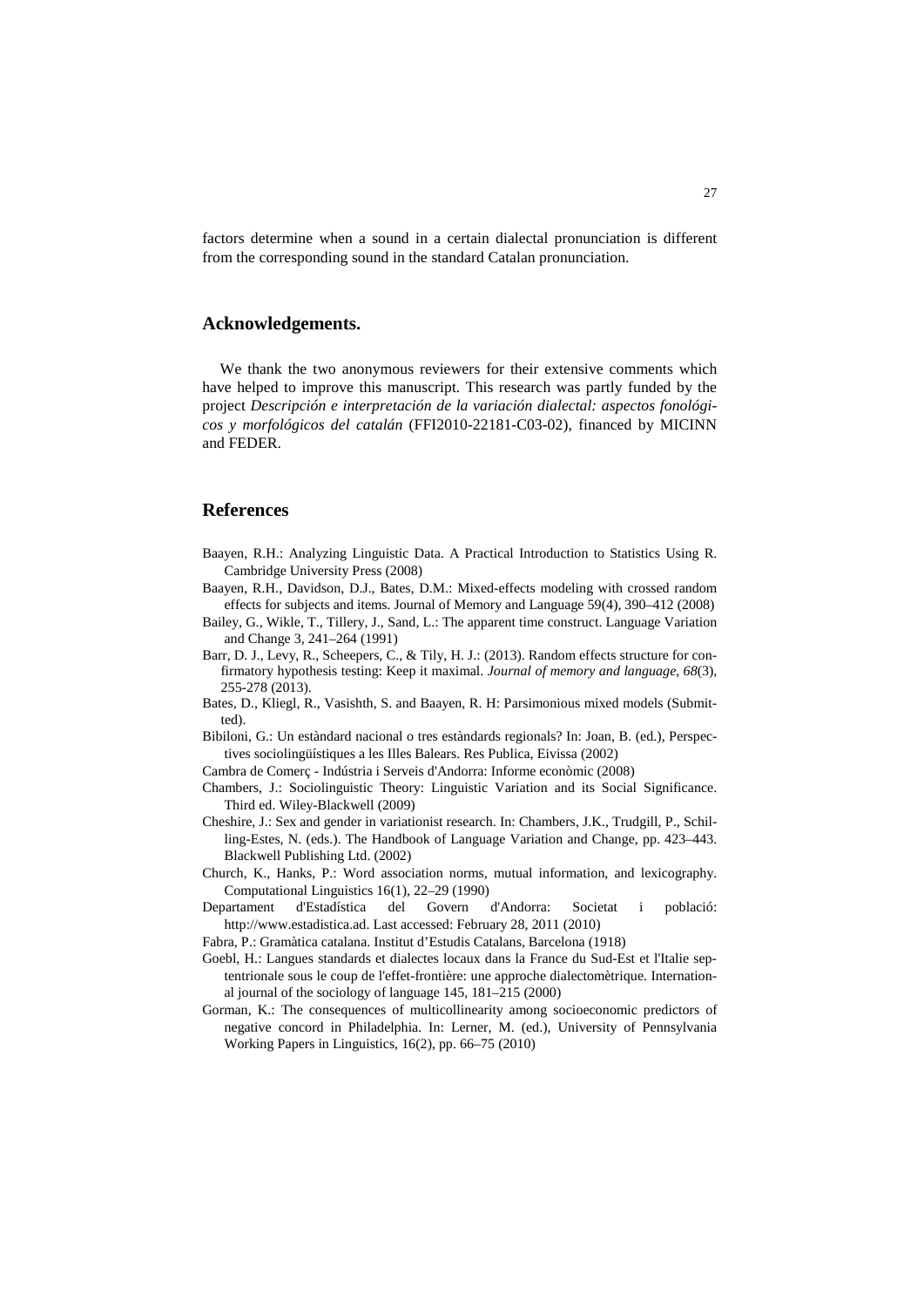Hastie, T. J., Tibshirani, R. J: Generalized additive models (Vol. 43). CRC Press (1990).

- Heeringa, W.: Measuring Dialect Pronunciation Distances using Levenshtein Distance. PhD thesis, Rijksuniversiteit Groningen (2004)
- Heeringa, W., Kleiweg, P., Gooskens, C., Nerbonne, J.: Evaluation of String Distance Algorithms for Dialectology. In: Nerbonne, J., Hinrichs, E. (eds.) Linguistic Distances Workshop at the joint conference of International Committee on Computational Linguistics and the Association for Computational Linguistics, Sydney, pp. 51–62 (2006)
- Huguet, A., Vila, I., Llurda, E.: Minority language education in unbalanced bilingual situations: A case for the linguistic interdependence hypothesis. Journal of Psycholinguistic Research 3, 313–333 (2000)
- Instituto Aragonés de Estadística: Población y Territorio. http://www.aragon.es. Last accessed: February 28, 2011 (2007, 2009, 2010)
- Institut d'Estadística de Catalunya: Territori. http://www.idescat.cat. Last accessed: February 28, 2011 (2008, 2010)
- Institut d'Estudis Catalans: Proposta per a un estàndard oral de la llengua catalana I. Fonètica. Barcelona: Institut d'Estudis Catalans (1999a)
- Institut d'Estudis Catalans: Proposta per a un estàndard oral de la llengua catalana II. Morfologia. Barcelona: Institut d'Estudis Catalans (1999b)
- Jaeger, F.: Categorical data analysis: Away from ANOVAs (transformation or not) and towards logit mixed models. Journal of memory and language 59(4), 434–446 (2008)
- Keating, P., Lindblom, B., Lubker, J., Kreiman, J.: Variability in jaw height for segments in English and Swedish VCVs. Journal of Phonetics 22, 407–422 (1994)
- Labov, W.: Principles of Linguistic Change, Volume 2. Social Factors. Blackwell Publishers Inc (2001)
- Levenshtein, V.: Binary codes capable of correcting deletions, insertions and reversals (in Russian). Doklady Akademii Nauk SSSR 163, 845–848 (1965)
- Massanell, M.: Morfologia flexiva actual de la Seu d'Urgell i Coll de Nargó: estadis en el procés d'orientalització del català nord-occidental. Zeitschrift für Katalanistik 14, 128– 150 (2001)
- Nerbonne, J.: Data-driven dialectology. Language and Linguistics Compass 3(1), 175–198 (2009)
- Nerbonne, J.: Measuring the diffusion of linguistic change. Philosophical Transactions of the Royal Society B: Biological Sciences 365, 3821–3828 (2010)
- Nerbonne, J., Heeringa, W.: Geographic Distributions of Linguistic Variation Reflect Dynamics of Differentiation. In: Featherston, S., Sternefeld, W. (eds.) Roots: Linguistics in Search of its Evidential Base, pp. 267–297. Berlin, Mouton De Gruyter (2007)
- Pradilla, M.-À.: Sociolingüística de la variació i llengua catalana. Institut d'Estudis Catalans, Barcelona (2008a)
- Pradilla, M.-À.: La tribu valenciana. Reflexions sobre la desestructuració de la comunitat lingüística. Onada, Benicarló (2008b)
- Recasens, D.: Fonètica descriptiva del català (assaig de caracterització de la pronúncia del vocalisme i consonantisme del català al segle XX). Barcelona: Institut d'Estudis Catalans (1996)
- Romero, S.: Canvi lingüístic en morfologia nominal a la Conca de Tremp. Universitat de Barcelona. PhD thesis. Available at http://hdl.handle.net/10803/2082 (2001)
- Tagliamonte, S., Baayen, R.H.: Models, forests and trees of York English: Was/were variation as a case study for statistical practice. Language Variation and Change 24(2), 135– 178 (2012)